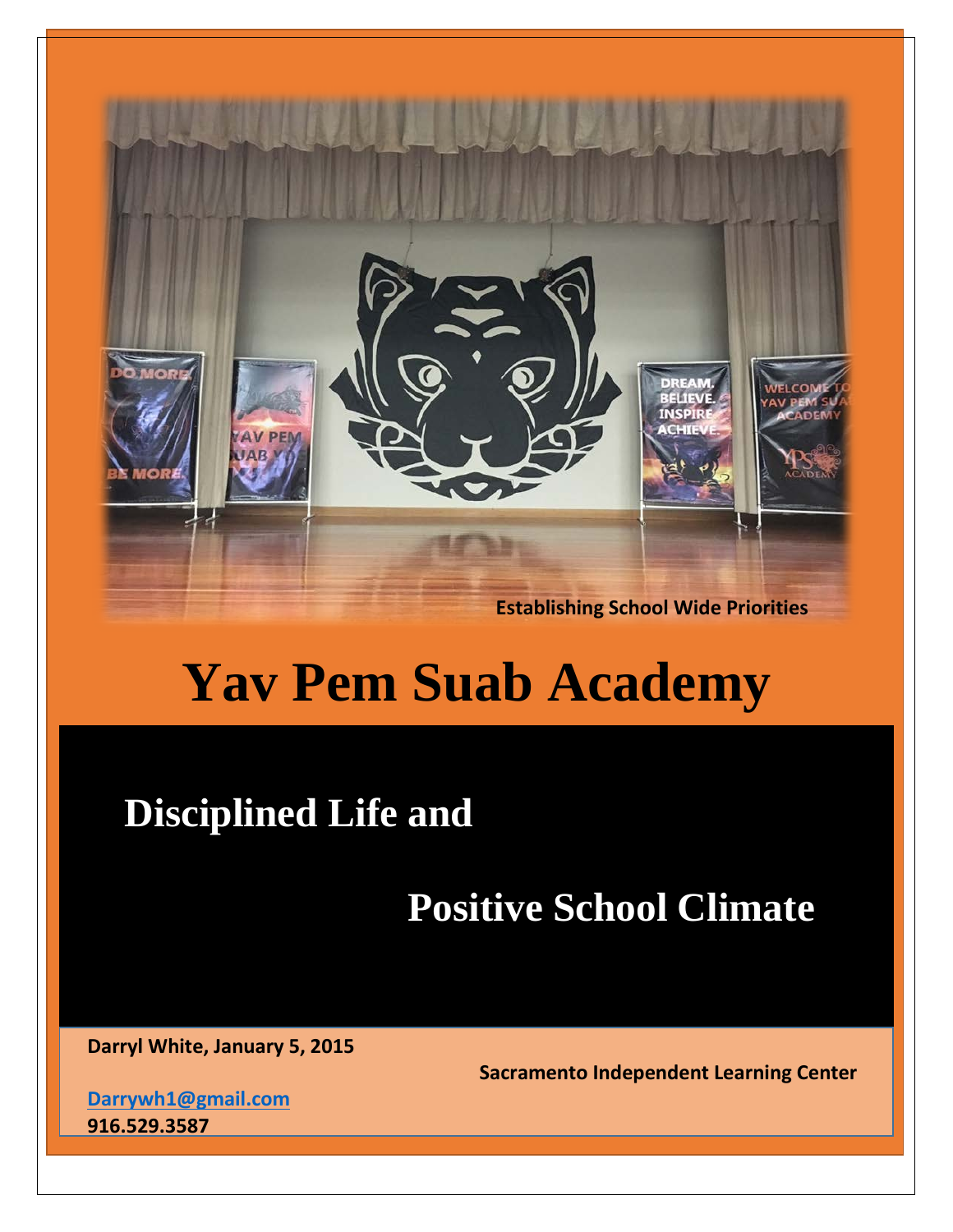## **TABLE OF CONTENTS**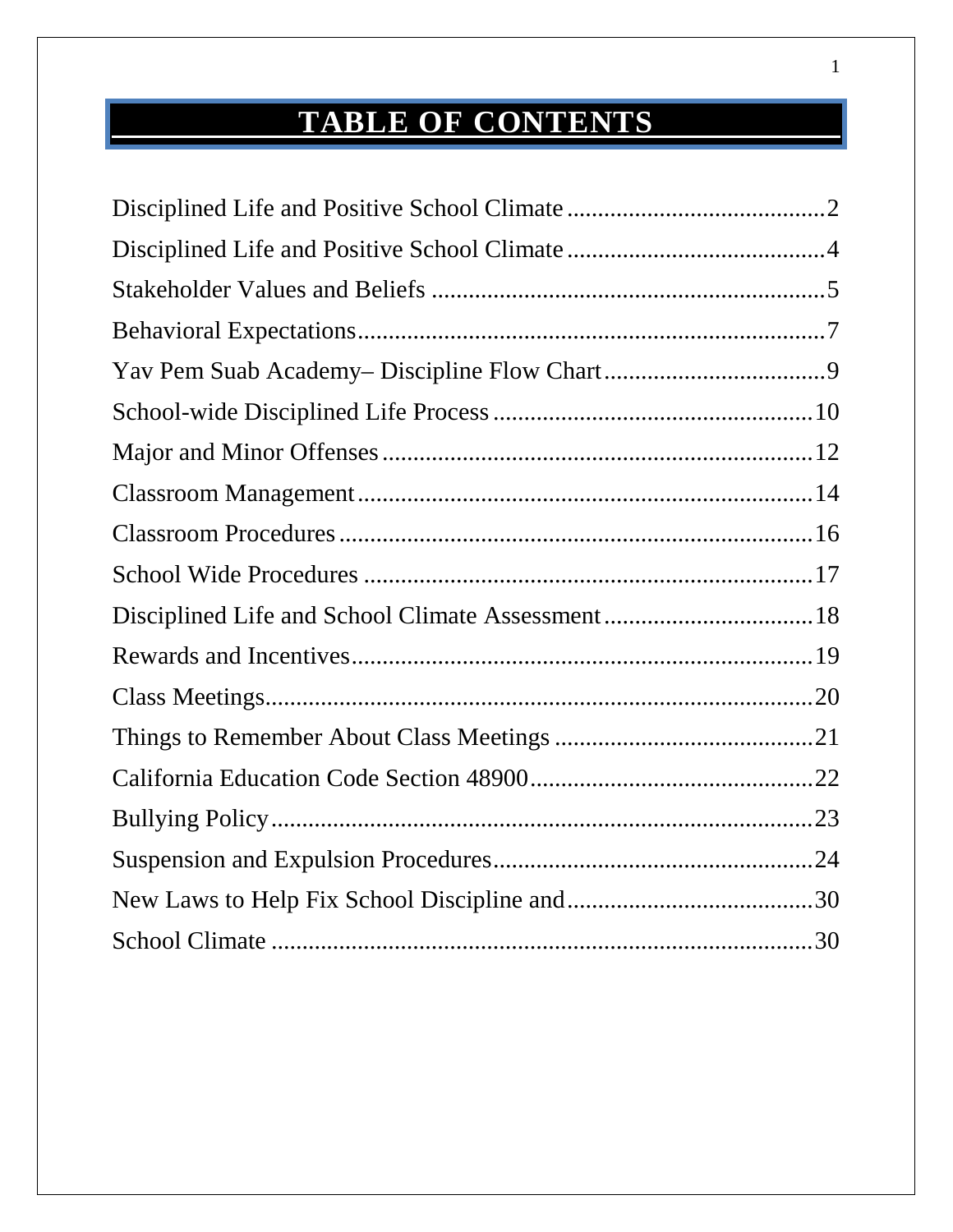## <span id="page-2-0"></span>**Disciplined Life and Positive School Climate**

"Disciplined Life" refers to empowering scholars to live a safe and productive life through the development of self-discipline in their everyday lives. Yav Pem Suab Academy (YPSA) understands that for scholars to be successful and productive, they have to be disciplined. Scholars must respect themselves, like themselves and be respected by others to succeed in today's world. YPSA seeks to develop programs that teach the following:

- 1. Scholars will be taught to identify areas of their lives important to them, develop goals and learn how to manage time.
- 2. Scholars will be taught Decision Making techniques that positively impact their lives in and outside of school.
- 3. Scholars will be taught to develop habits by repeating productive behaviors and developing flexibility and consistency.
- 4. Scholars will be taught to create boundaries, to maintain focus, to stay on track; and
- 5. Scholars will be taught how to identify support systems that are trustworthy and accountable.

The YPSA school-wide Disciplined Life program will assist scholars in understanding ways to handle their social, behavioral and personal problems positively and productively. These YPSA systems and supports will emphasize preventive and developmental programs and activities that provide scholars with the lifelong guidelines and related life skills needed to deal with problems before they worsen and to enhance scholars' personal, social, and academic growth.

A "Disciplined Life" is the key to developing a positive school climate. Scholars will be taught and supported in living a Disciplined Life to create an appropriate school climate so teaching and learning occur with little disruption.

Integrated throughout the curriculum will be Lifelong Guidelines and the LIFESKILLS that lead scholars in living a Disciplined Life and experiencing success in all chosen endeavors. Scholars will continually visit these skills as they matriculate from grade to grade through the classroom and various school programs. The following is a chart of those guidelines and skills:

| <b>Trustworthiness</b>  | To act in a manner that makes one worthy of trust and confidence.                                    |
|-------------------------|------------------------------------------------------------------------------------------------------|
| <b>Truthfulness</b>     | To be honest about things and feelings with oneself and others.                                      |
| <b>Active Listening</b> | To listen with the intention of understanding what the speaker is<br>communicating.                  |
| <b>No Put Downs</b>     | To never use words, actions, and/or body language that degrades,<br>humiliates, or dishonors others. |
| <b>Personal Best</b>    | To do one's best given the circumstances and available resources.                                    |

## **Lifelong Guidelines**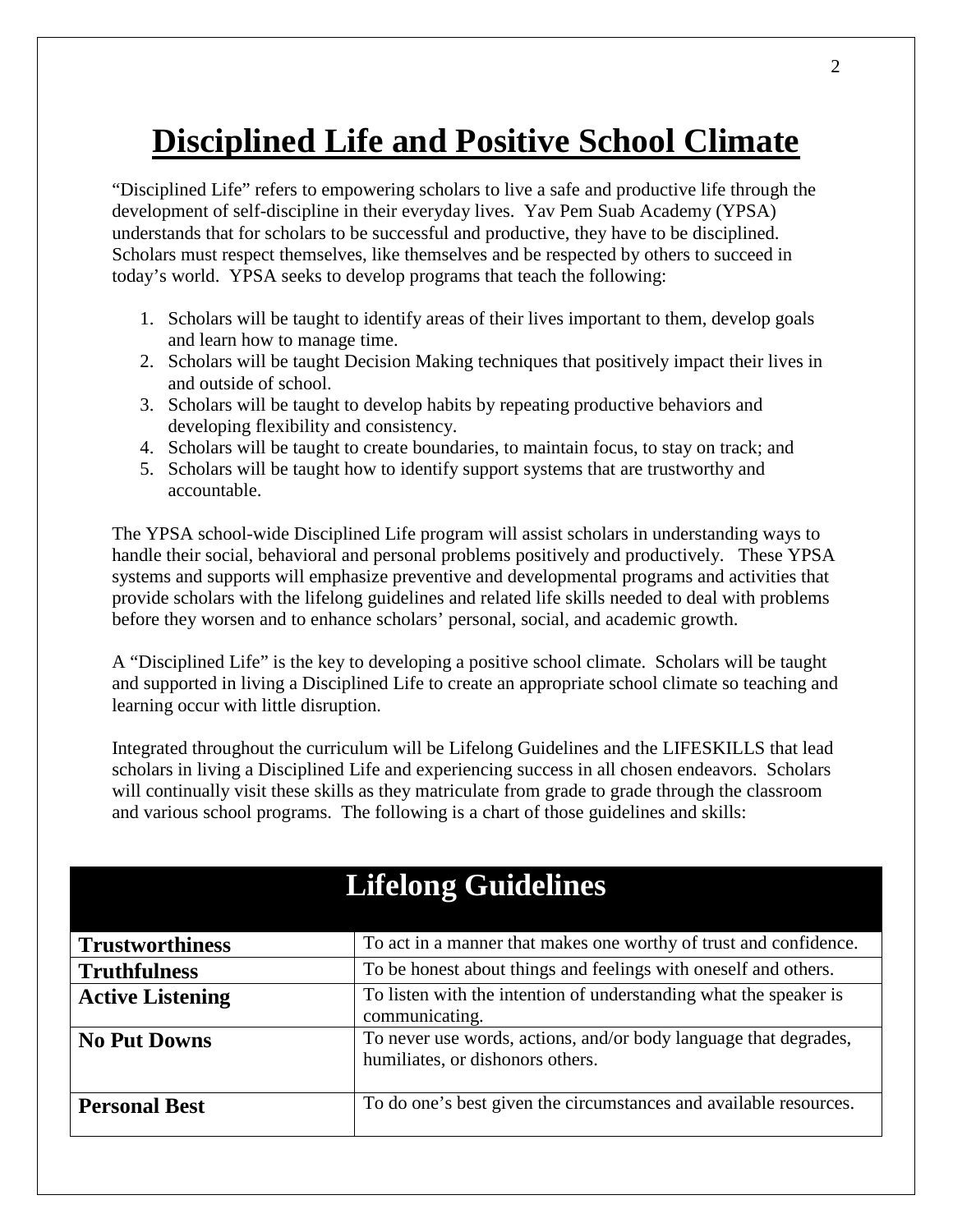|                                 | Personal Best LIFESKILLS      |
|---------------------------------|-------------------------------|
|                                 |                               |
| Kindergarten                    | Friendship<br>1.              |
|                                 | Cooperation<br>2.             |
|                                 | 3.<br>Patience                |
|                                 | 4.<br>Responsibility          |
|                                 | 5.<br><b>Problem Solving</b>  |
| First $(1st)$ Grade             | 6. Caring $+(1-5)$            |
|                                 | 7. Sense of Humor             |
|                                 | 8. Flexibility                |
|                                 | Effort<br>9.                  |
|                                 | 10. Organization              |
|                                 | 11. Common Sense              |
| Second $(2nd)$ Grade            | 12. Courage $+ (1-11)$        |
|                                 | 13. Initiative                |
|                                 | 14. Curiosity                 |
|                                 | 15. Creativity                |
|                                 | 16. Perseverance              |
| Third (3rd) Grade               | 17. Resourcefulness $+(1-16)$ |
|                                 | 18. Pride                     |
|                                 | 19. Integrity                 |
|                                 |                               |
| Fourth (4 <sup>th</sup> ) Grade | All 19                        |
|                                 |                               |
|                                 |                               |
| Fifth (5 <sup>th</sup> ) Grade  | All 19                        |
|                                 |                               |
|                                 |                               |
| Sixth (6 <sup>th</sup> ) Grade  | All 19                        |
|                                 |                               |
|                                 |                               |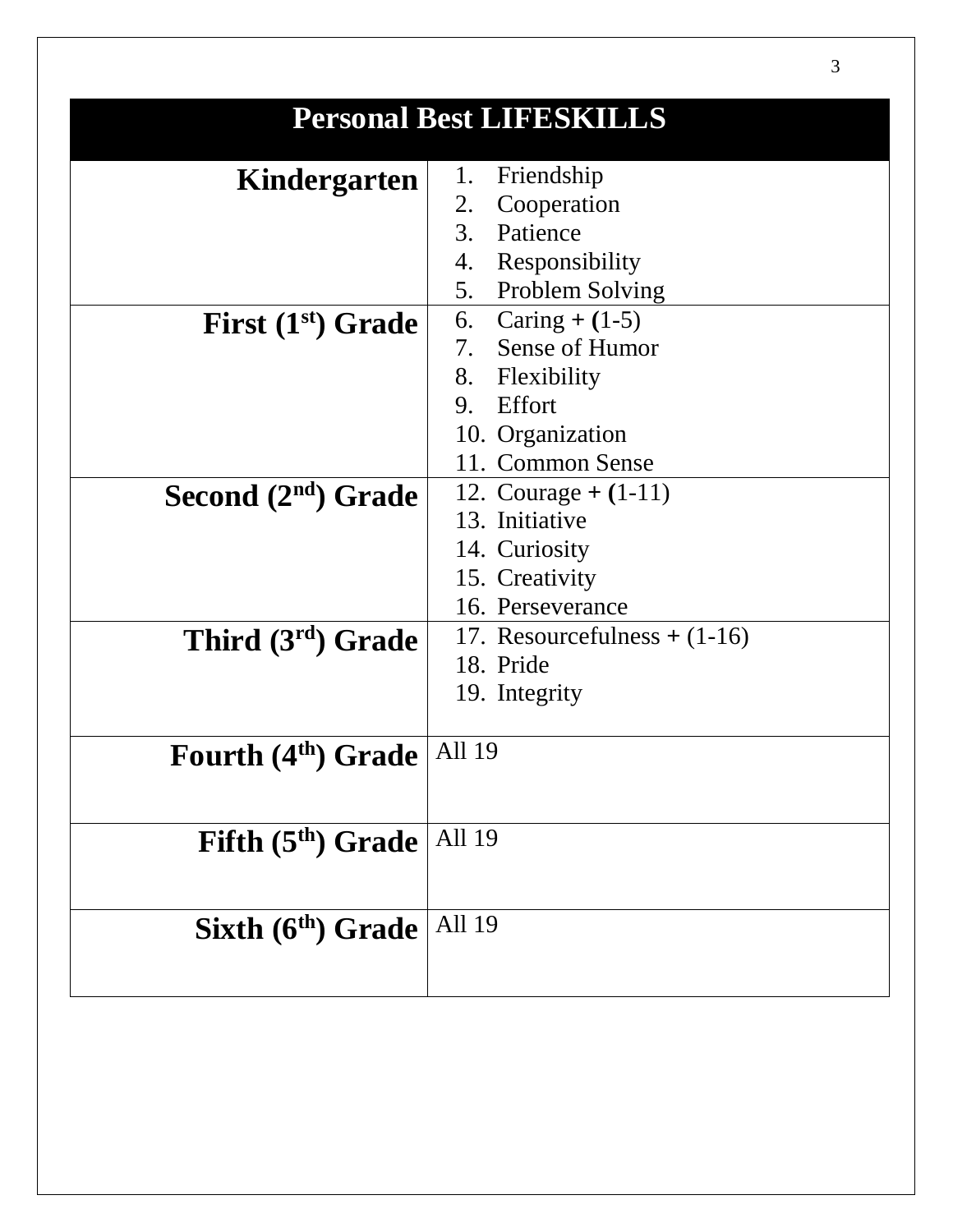## <span id="page-4-0"></span>**Disciplined Life and Positive School Climate**

**Mission Statement**

## **Discipline Life Mission Statement**

Yav Pem Suab Academy Scholars enter as learners and leave as compassionate leaders who demonstrate a Disciplined Life.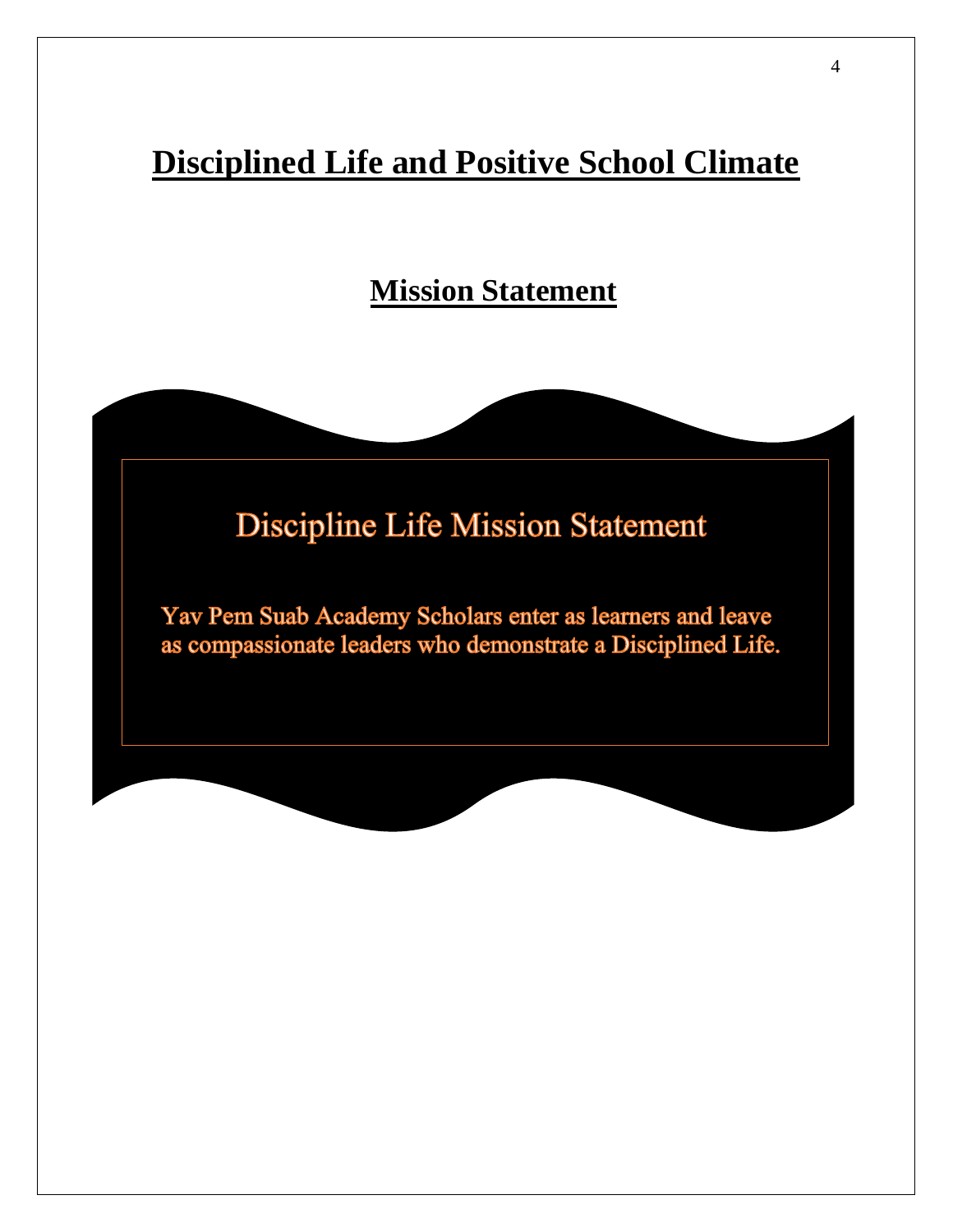## **Stakeholder Values and Beliefs**

## <span id="page-5-0"></span>**Scholar Beliefs**

### **Scholars believe that:**

- 1. Scholars have a right to learn and teachers have a right to teach.
- 2. Teachers should be fair and not treat some scholars better than others.
- 3. Teachers should call parents when they have problems with scholars.
- 4. Teachers should serve as role models for scholars.
- 5. Teachers should be strict and discipline scholars appropriately.
- 6. Teachers should consider ideas of scholars before arriving at decisions.
- 7. Teachers should calm themselves when appropriate and not sugar coat issues.
- 8. Teachers should not give scholars so many chances.
- 9. Teachers and parents should get together and utilize joint punishment for some scholars.

## **Parent Beliefs**

### **Parents believe that:**

- 1. School's along with parents need to work hard to develop the concept "it takes a village to raise a child" so that other parents feel comfortable about providing support and assistance to other scholars.
- 2. Schools should promote and maintain a higher level of communication with parents.
- 3. Scholars when bullied should walk away- don't make it worst- and talk to an adult.
- 4. Teachers should call parents at the very hint of a problem with their children.
- 5. Parents should be able to talk issues out without being aggressive and upset with teachers, administrators or other parents.
- 6. Parents should be accountable for supporting their children in getting to school on time and completing their schoolwork in the evening.
- 7. Parents should reinforce the school behavior principles that assist scholars in living a Disciplined Life.
- 8. Parents should report any potential scholar conflicts that might spill over from the community to the school.
- 9. Parents will work with the school to develop extended consequences for scholars who continually break the rules along with restitution as necessary to restore property as well as the scholar to full standing in the school.

## **Teacher Beliefs**

### **Teacher believes that:**

- 1. Scholars may not impede a teacher's right to teach or a scholar's right learn.
- 2. Scholars should treat others the way they want to be treated.
- 3. Scholars should respect themselves, others and classroom resources and materials.
- 4. Teachers should acknowledge that they share the responsibility for scholar discipline and should follow all policies.
- 5. Teachers will teach the Disciplined Life/Lifelong Guidelines/Life Skills and integrate them in specific curriculum areas or thematically across several disciplines.
- 6. Teachers will be self-reflective and proactive.
- 7. Teachers agree to sharpen in an ongoing fashion their scholar management tools as necessary to improve their overall classroom effectiveness.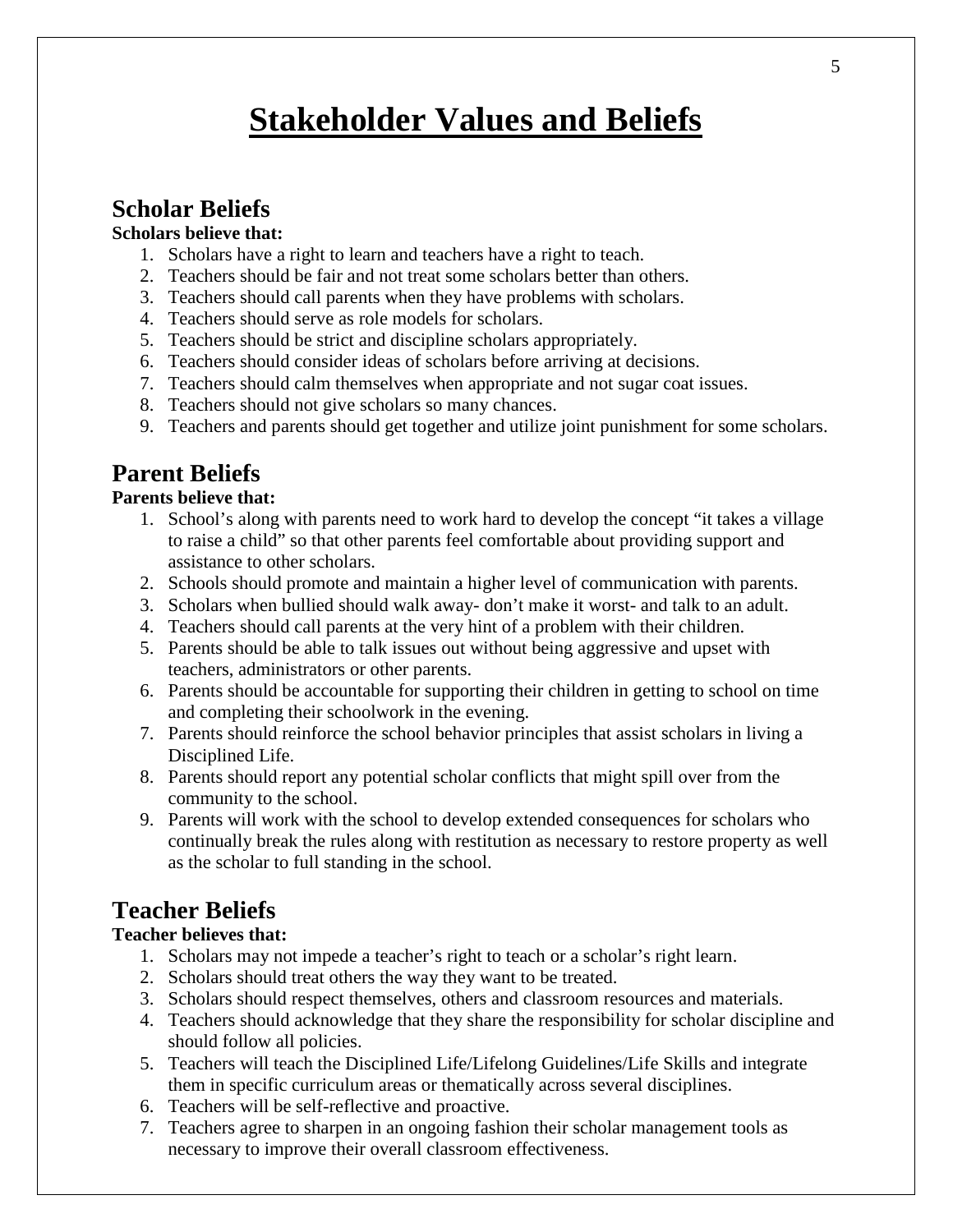- 8. Teachers should develop and use a thoughtful, interesting and meaningful curriculum and related instructional practices to keep scholars engaged.
- 9. Administration will provide the same Disciplined Life and School Climate training to all staffulty.

## **Administrative Beliefs**

### **Administrators believe that:**

- 1. Administrators should provide assistance and support as outlined in the Discipline Flow Chart to staffulty as necessary to resolve scholar in/outside classroom issues.
- 2. Administrators should provide ongoing Professional Development to support and assist staff in bringing order and productive instruction in and outside of the classroom.
- 3. Administrators Should assess the effectiveness of the Disciplined Life and School Climate System by recording all instances where scholars have been disciplined and/or removed from the classroom i.e., in and out of school suspension, referrals to a support agency or person, referrals to other classrooms and time spent outside of the learning arena whether isolated in a classroom or standing outside by the door.
- 4. Administrators should identify assessment tools to monitor behavior information and share data monthly with all stakeholders to improve the overall scholar management system.
- 5. Administration should review school data and provide incentives and rewards for excellence to reaffirm a winning school-wide culture.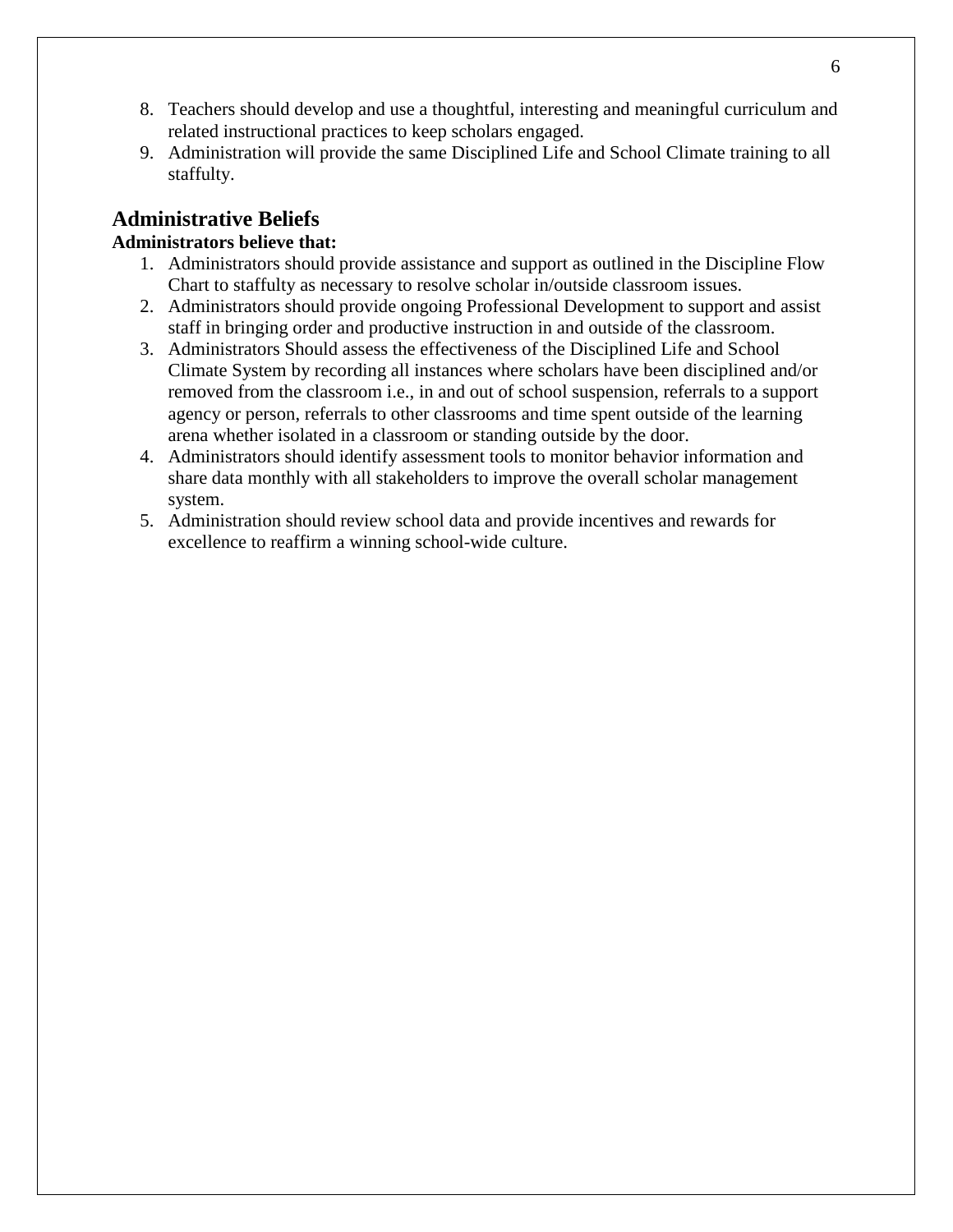## **Behavioral Expectations**

<span id="page-7-0"></span>YPSA believes as does Fred Jones and Lee Canter that scholar rules should be simple and clear. There should be very few rules, and they should be posted. Canter goes on to say in his model that stating rules/expectations clearly; applying positive consequences when expectations are met and negative consequences when they are not met; and being assertive rather than passive or hostile are key in managing scholar behavior in a positive and productive way. YPSA believes that Lee Canter's basic rules and expectations will serve as the foundation of its Disciplined Life system.

- 1. Teachers have basic rights as educators:
	- a. The right to maintain an optimal setting for learning,
	- b. The right to expect appropriate behavior,
	- c. The right to expect help from administration and parents when appropriate.
- 2. Scholars have basic rights as learners:
	- a. The right to have teachers who help them develop by helping them limit selfdestructive and inappropriate behavior,
	- b. The right to have appropriate support from their teachers for their appropriate behavior,
	- c. The right to choose how to behave with advance knowledge of the consequences that will logically and certainly follow.
- 3. These needs/rights and conditions are met by a discipline plan by which the teacher clearly states the expectations, consistently applies the consequences/rewards, and never violates the best interests of the pupils. The classroom expectations are as follows:

|                       | Expectation 1: Teachers have a right to teach,                    |
|-----------------------|-------------------------------------------------------------------|
| Expectation 2         | Scholars have a right to learn,                                   |
| <b>Expectation 3:</b> | Scholars have a right not to be talked about or put down,         |
| <b>Expectation 4</b>  | Scholars have a right not to be touched or hit by other scholars, |
| Expectation 5:        | Scholars will not take or vandalize classroom materials or the    |
|                       | personal items of others.                                         |

4. Around the campus/yard or cafeteria expectations for scholar behavior are as follows:

| Expectation 1:        | Scholars have a right to play in appropriate places using the          |
|-----------------------|------------------------------------------------------------------------|
|                       | appropriate game rules,                                                |
| Expectation 2:        | Scholars have a right to move about campus without being put-          |
|                       | down, touched, or hit by other scholars,                               |
| <b>Expectation 3:</b> | Scholars will use all campus facilities in an appropriate manner,      |
| <b>Expectation 4:</b> | Scholars will be respectful to adults and other scholars at all times, |
| <b>Expectation 5:</b> | Scholars will use the appropriate voice levels based on where they     |
|                       | are and what they are doing.                                           |

- Level 1 Voices off.
- Level 2 Inside voice,
- Level 3 Presentation voice.
- Level 4 Outside voice.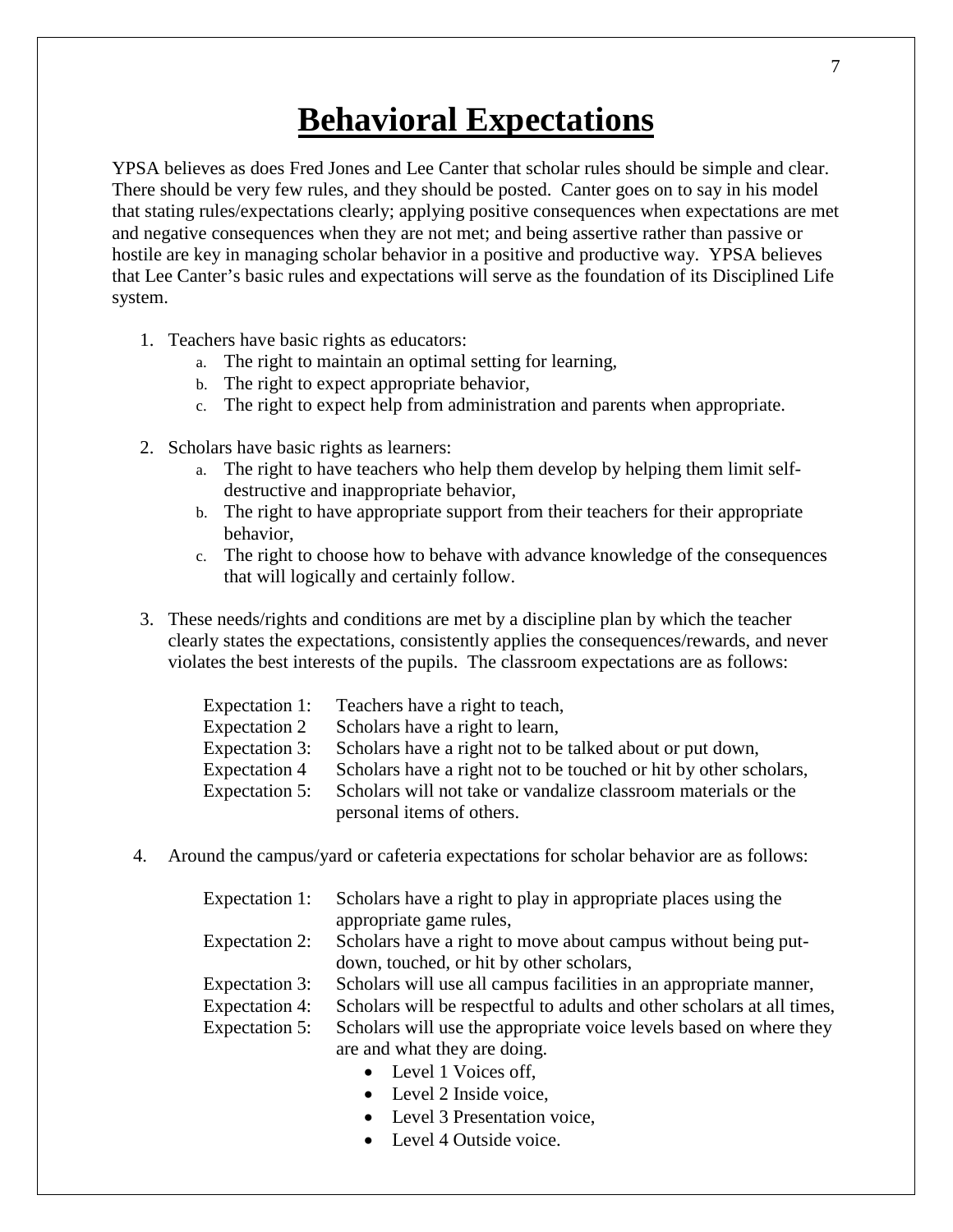- 5. Discipline planning works best when adults clearly state their expectations, consistently applies the consequences/rewards, and never violates the best interests of the pupils. When initiating the classroom plan teachers should do the following:
	- a. Stating and teaching expectations early.
	- b. Persisting in stating expectations and wishes such as, "I need you to ..." and "I like that." ["I messages don't interfere with the pupil's positive self-esteem. "You are no good, why won't you behave," does interfere.]
	- c. Using a clear, calm, firm voice and eye contact.
	- d. Using non-verbal gestures that support the verbal statements.
	- e. Influencing scholar behavior without threats or shouting.
	- f. Practicing the broken record technique [calmly repeating the message every time pupil tries to argue] rather than escalating into an argument

### **Discipline Flow Chart**

The "Discipline Flow Chart" on the following page was developed by the YPSA Staffulty. Its purpose is to simplify the flow of discipline on the school campus so that scholars, Staffulty and parents can easily understand it. It divides discipline into three levels. The first level is discipline as it relates to the classroom. The second level is discipline as it relates to issues that are unresolved in the first level- discipline that is referred from a teacher or counselor to an administrator. The final level relates to school wide discipline or that discipline that occurs outside of the regular classroom for which the total staff is responsible.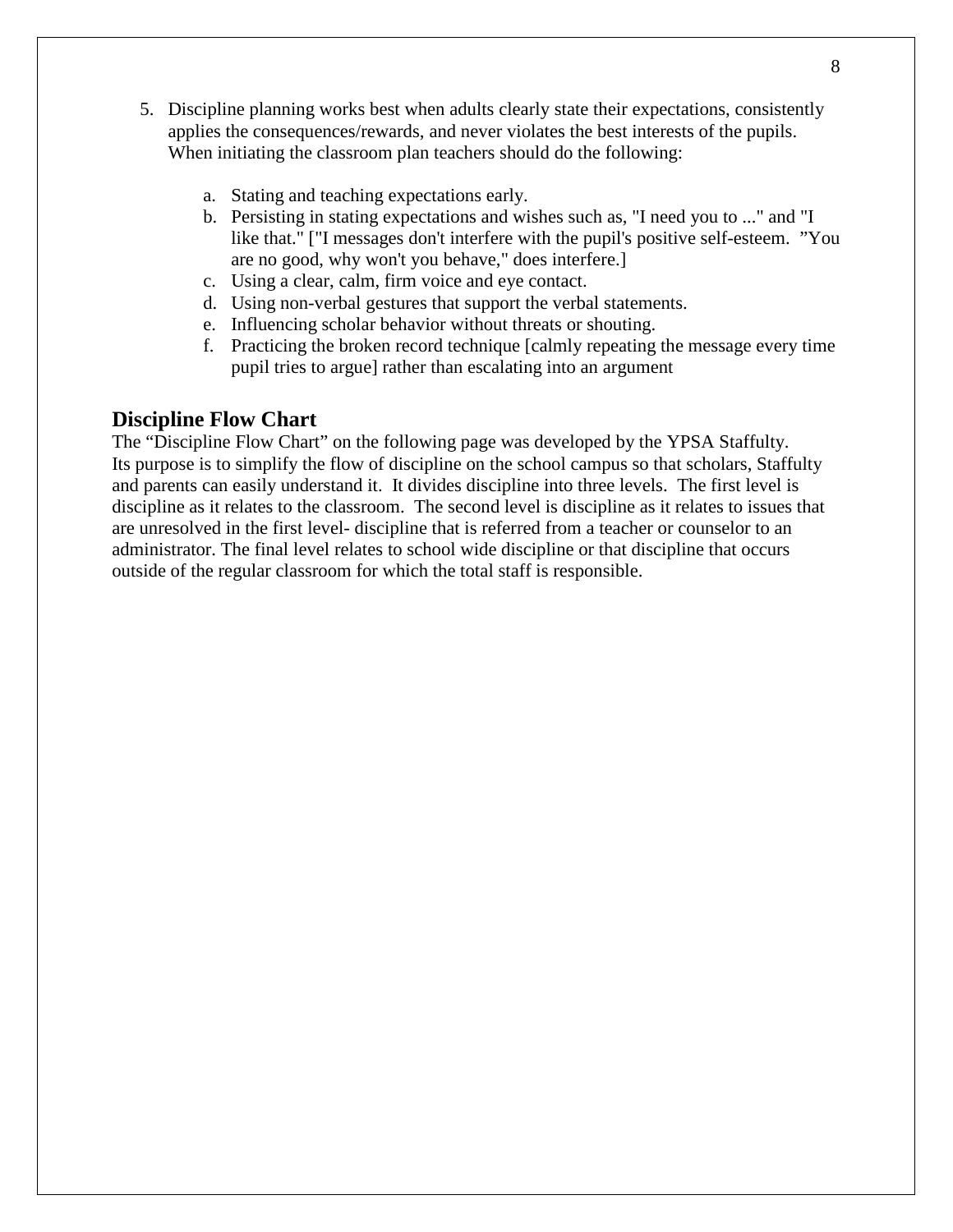## **Yav Pem Suab Academy– Discipline Flow Chart**

### **Level I Teacher Responsibility**

### **Scholar Infractions:**

Not following school or campus rules; tardies; truancy; showing disrespect to scholars and teacher; refusal to work; cheating; vulgarity; hitting/pushing/kicking others; and failure to allow teachers to teach and scholars to learn.

## **Classroom Discipline Procedures**

- 1. Warning/conference and investigate
- 2. Teacher imposed consequences i.e., choices, chances, recess academy/ detention\*, standards, point deductions
- 3. Parent phone call/ joint consequences
- 4. Referral to "**Level II**"
- 5. Other interventions if problem is improving
	- a. Counselor
	- b. Scholar Transfer (must be approved)
	- c. Send scholar to timeout room
	- d. Develop a special contract
	- e. Referral to community agency
- 6. Class Suspension\*
- 7. Restore scholar to regular classroom status

**\***Scholars sent out of class by teacher will be considered **Class Suspended**. (Must call and confirm the parent's receipt of a written letter scheduling a conference within 24 hours). Office will send letter home.

**\***Teachers will facilitate their own lunch, P.E. or recess detentions. Must call home.

## **Level II ADMIN Responsibility**

## **Scholar Infractions:**

Unresolved Level I and III infractions and 48900 a – r and 48915 c Infractions

## **Administrative Procedures**

- 1. Parent/Teacher/Counselor/Scholar **Conference**
- 2. Scholar Study Team Conference
- 3. Home/school joint punishment
- 4. School site intervention program, i.e., Friday School, Recess/PE Academy etc.
- 5. Administrative Suspensions 1-5 days as a last resort
- 6. Behavior hearing
- 7. Restore Scholar to regular scholar status
- 8. Follow Up

## **Level III Everyone's Responsibility**

## **Scholar Infractions (outside of class)**

Not following school rules; vulgarity; forgery; gambling; theft/possession of stolen property; drugs/alcohol; bus conduct; excessive inappropriate behavior; sexual harassment; weapons; robbery; extortion; fighting; assault; destruction of property; threatening staff or bullying other scholars; absolute defiance: defined as a disruptive, threatening, and loudly profane and aggressive refusal on the part of a scholar to follow staff directions.

## **Staffulty Procedures:**

- 1. Referral to **classroom** teacher if infraction is minor e.g. talking back; arguing with other scholars; refusal to follow game rules; refusal to immediately follow the directions of an adult,- teacher will use **Level I.**
- 2. Referral to **Administrator if infraction**  is major (**Level III**) e.g., fighting; drugs/alcohol; gambling; weapons; bullying- Admin will inform classroom teacher**.**

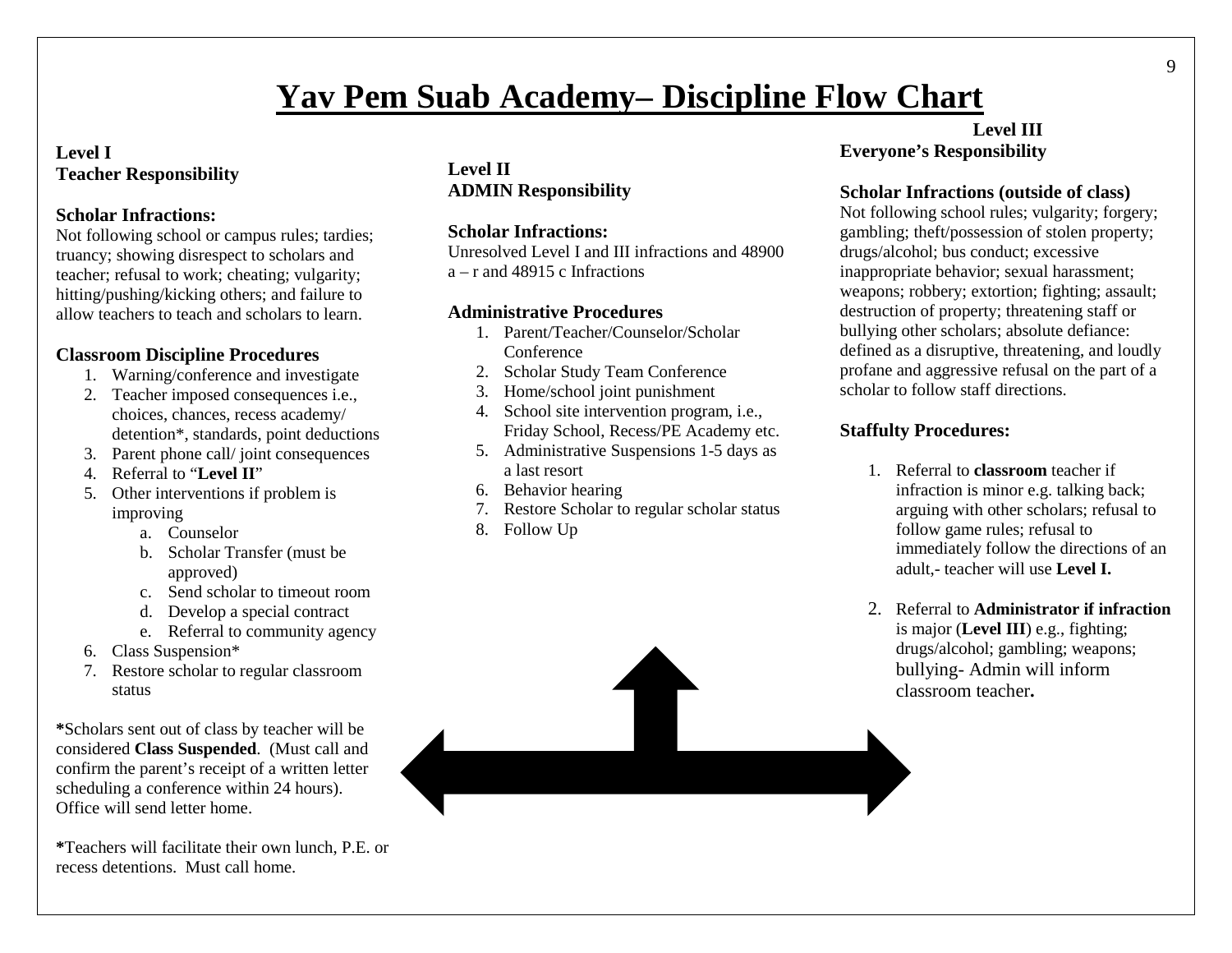## **School-wide Disciplined Life Process**

<span id="page-10-0"></span>**How will the discipline process work in relationship to the discipline flow chart?** All interactions with scholars of a behavioral nature will be recorded and copies forwarded to site administrator, teacher i.e., language, movement, enrichment and AT&T.

- 1. Staffulty will have the responsibility to complete the school-wide referral form for scholars who are disciplined or are referred to another adult. The form can be seen on the following page.
- 2. The referral form will be completed in triplicate. White goes to the person who completed the referral and becomes part of their records. Pink goes to the classroom teacher (core, movement, and language) for their records and Yellow goes to the site administrator. **Once the referral system is integrated into the computer management system the triplicate paper version will be eliminated.**
- 3. Staffulty will complete minor and major behavioral problem referrals and forward the appropriate copies to the classroom teacher and or administrator.
- 4. AT&T teachers will handle all minor behavior issues in their classrooms and will use the Level III referral process for all other infractions.
- 5. Core, enrichment, or language teachers will complete the referral (indicate major) when referring to level II process. Please do not send the scholar out of class. Turn in the referral to the administrator who will in turn send for the scholar.
- 6. All staffulty will indicate major or minor for all **out-of-class** incidents (level III). For minor incidents the referral goes to core, enrichment, or language teacher and major to the site administrator. A T&T staff will use the Level III process as well. Receiving parties will complete the "Decision" section and file or forward the referral.
- 7. Class suspensions are defined as sending a scholar out of class for issues related to 48900 a-r offenses. All class suspensions require **immediate parent** notification and a conference.
- 8. Administrators, counselor and/or support service staff **will not** provide scholar services without a referral from an adult. Scholars will be sent back to the referrer for documentation as necessary in order to move forward with the service. In emergencies it is appropriate for the receiver of the referral to call the referrer for information. The receiver then would have the responsibility to complete a referral form.
- 9. Teachers, enrichment, or language staffulty who send their scholars to other classrooms for behavioral reasons must complete a referral. Scholars should not be accepted by staffulty without paperwork unless prior arrangements have been made and paperwork is already completed with administrators receiving their copies as well.
- 10. Principal will routinely observe scholar behavior on playgrounds, cafeteria, and in classrooms and issues scholar climate assessment report cards.
- 11. Core, movement, or language staffulty will initiate the referral process in step 2 of Level I. Prior to step 4, scholars will have two weeks to improve their behavior or be referred to Level II. Teachers have the option to use step 5 for scholars who are demonstrating improvement. Teachers will attach evidence of parent phone calls, e mails or meetings on the referral form.
- 12. Parent and scholar satisfaction surveys on school climate will be completed two times a year
- 13. Principal will collect and review school data and issue a school wide report card. If the report card demonstrates high scores or improvement, all scholars will receive a school wide reward.
- 14. Teachers will develop an agenda for all class meetings and provide copies to administration.

Please review the referral form on the following page: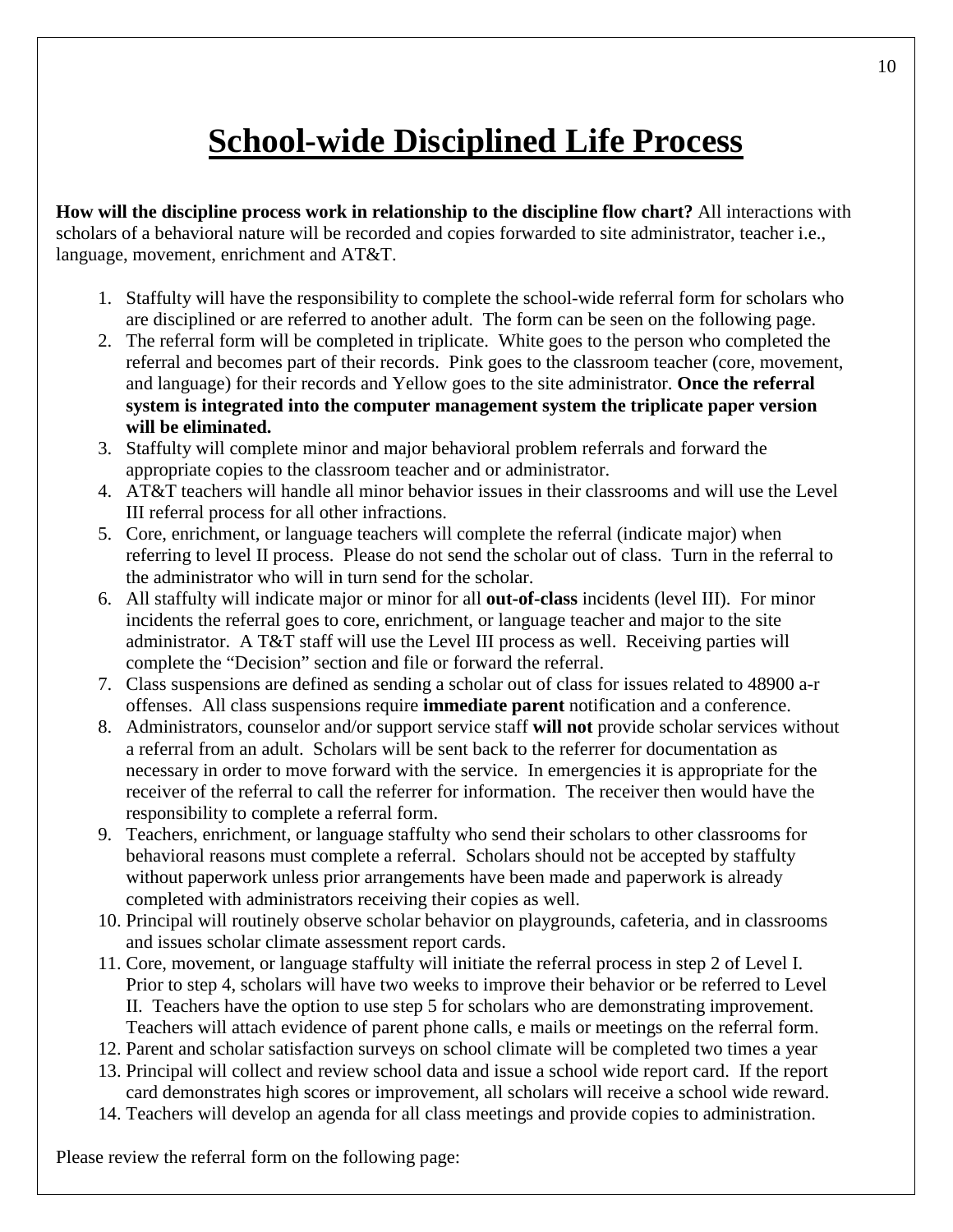## **Yav Pem Suab Academy Referral Form**

| <b>Scholar Name:</b>                                                                                                                                                                                                                                                                                                                                                                                               |                                                                                                                                                                                                                                                                                                                                           | Date:                                                                                                                                                                                                             |  |
|--------------------------------------------------------------------------------------------------------------------------------------------------------------------------------------------------------------------------------------------------------------------------------------------------------------------------------------------------------------------------------------------------------------------|-------------------------------------------------------------------------------------------------------------------------------------------------------------------------------------------------------------------------------------------------------------------------------------------------------------------------------------------|-------------------------------------------------------------------------------------------------------------------------------------------------------------------------------------------------------------------|--|
| <b>Referring Staffulty:</b>                                                                                                                                                                                                                                                                                                                                                                                        |                                                                                                                                                                                                                                                                                                                                           | <b>Grade:</b>                                                                                                                                                                                                     |  |
| <b>Location:</b>                                                                                                                                                                                                                                                                                                                                                                                                   |                                                                                                                                                                                                                                                                                                                                           |                                                                                                                                                                                                                   |  |
| <b>Minor Problem/Behavior</b>                                                                                                                                                                                                                                                                                                                                                                                      | <b>Major Problem/Behavior</b>                                                                                                                                                                                                                                                                                                             | <b>Decision/Consequence</b>                                                                                                                                                                                       |  |
| *Referral will be completed and given to<br>classroom teacher:<br>Failure to allow teacher to teach.<br>Failure to allow scholars to learn.<br>Failure to play in appropriate places<br>u.<br>using correct game rules.<br>Failure to properly use school<br>❏<br>facilities.<br>Disrespecting the property of others.<br>Teasing or putting down other<br>u<br>scholars.<br>Hitting, pushing and touching others. | *Referral will be completed and given to<br>site administrator:<br>Stealing<br>❏<br>Fighting<br>$\Box$<br>Abusive language<br>$\Box$<br>Overt defiance (major disruption)<br>$\Box$<br>Harassment/Bullying<br>$\Box$<br>Possession of dangerous object<br>$\Box$<br>Level II Referral<br>$\Box$<br>Level III Referral<br>$\Box$<br>$\Box$ | $\Box$<br>Loss of<br>Time in<br>$\Box$<br>Conference<br>❏<br>$\Box$<br>Parent contact<br>$\Box$<br>Counselor<br>$\Box$<br>$\Box$                                                                                  |  |
| Disrespecting staffulty.<br>⊔                                                                                                                                                                                                                                                                                                                                                                                      |                                                                                                                                                                                                                                                                                                                                           |                                                                                                                                                                                                                   |  |
| What Rule did you break?                                                                                                                                                                                                                                                                                                                                                                                           | <b>Response To Intervention</b><br><b>Comments:</b>                                                                                                                                                                                                                                                                                       |                                                                                                                                                                                                                   |  |
| How do you feel about your choices?                                                                                                                                                                                                                                                                                                                                                                                | <b>Follow Up?</b><br>What Lifelong Guideline phrase was not in use? (circle one)                                                                                                                                                                                                                                                          |                                                                                                                                                                                                                   |  |
| <b>Trustworthiness</b><br><b>Truthfulness</b>                                                                                                                                                                                                                                                                                                                                                                      | <b>Active Listening</b>                                                                                                                                                                                                                                                                                                                   | <b>Personal Best</b><br><b>No Put Downs</b>                                                                                                                                                                       |  |
| Explain how you could have used two (2 LIFESKILLS) to avoid this problem:                                                                                                                                                                                                                                                                                                                                          |                                                                                                                                                                                                                                                                                                                                           |                                                                                                                                                                                                                   |  |
| <b>Scholar Signature:</b>                                                                                                                                                                                                                                                                                                                                                                                          | Curiosity, Creativity; and Pride, Satisfaction, Perseverance, Integrity                                                                                                                                                                                                                                                                   | <b>LIFESKILLS:</b> Caring, Friendship, Sense of Humor, Courage; Cooperation, Flexibility, Patience;<br>Responsibility, Initiative, Problem Solving, Effort; Resourcefulness, Organization, Common Sense,<br>Date: |  |
| <b>Decision Makers Signature:</b>                                                                                                                                                                                                                                                                                                                                                                                  |                                                                                                                                                                                                                                                                                                                                           | Date:                                                                                                                                                                                                             |  |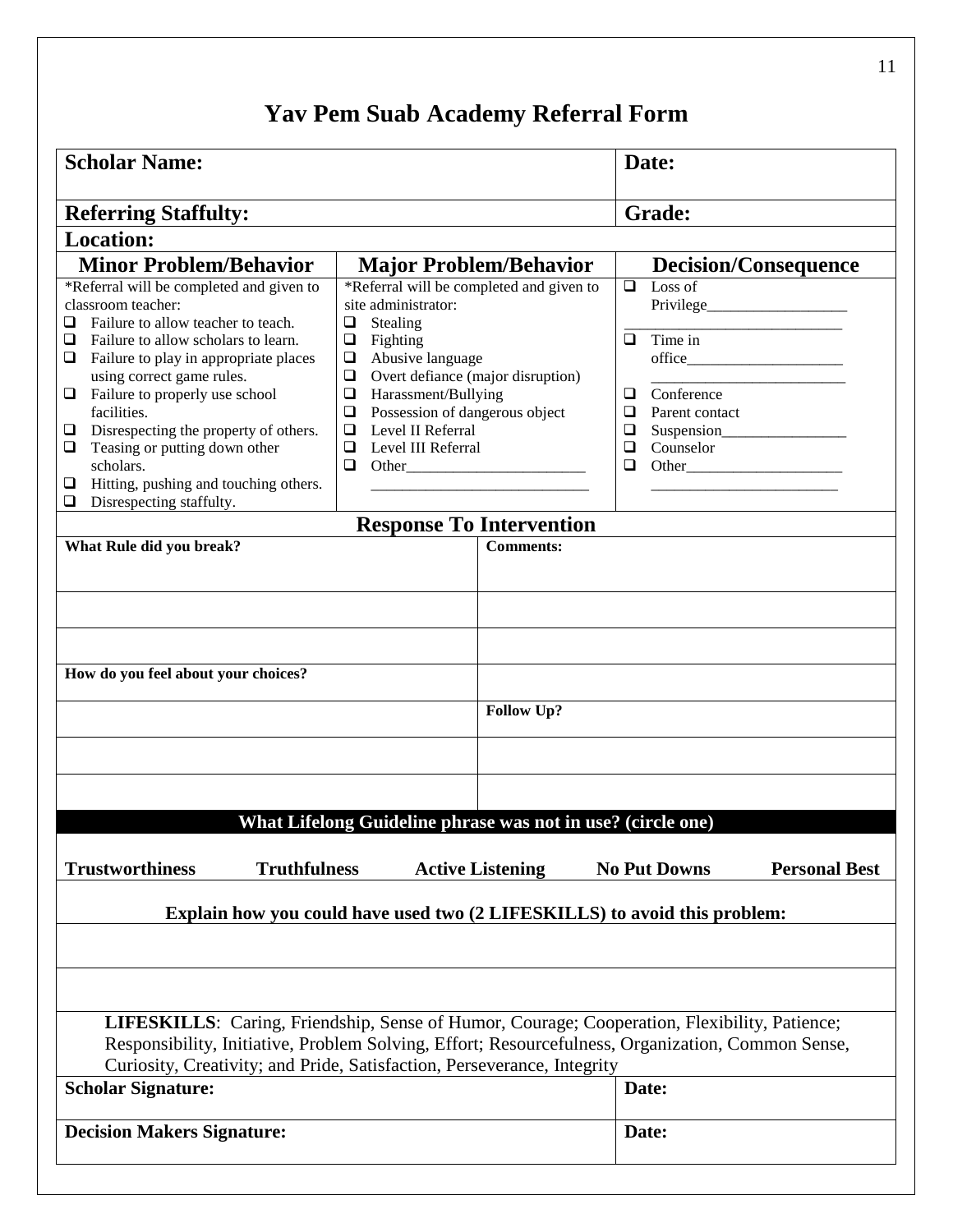## **Major and Minor Offenses**

<span id="page-12-0"></span>Review the following chart to gain an understanding of the difference between major and minor scholar infractions:

#### **Minor Major Failure to allow teacher to teach**  $\boxtimes$  Not following school rules  $\triangleright$  Tardies  $\triangleright$  Truancy  $\triangleright$  Showing disrespect to teacher  $\boxtimes$  Refusal to work  $\boxtimes$  Providing incorrect information  $\triangleright$  Cheating  $\boxtimes$  Vulgarity (swearing) **Level III Minor infractions Failure to allow scholars to learn**  $\boxtimes$  Showing disrespect to scholars  $\triangleright$  Throwing objects at scholars  $\boxtimes$  Inappropriate facial expressions **Disrespecting the property of others**  $\triangleright$  Putting items belonging to others in the trash Defacing school materials and personal property  $\triangleright$  Placing bodily fluids on the work of others **Teasing or putdowns**  $\triangleright$  Talking about the family members of others  $\mathbb{Z}$  Repeating embarrassing information  $\triangleright$  Repeating teacher information said to others  $\boxtimes$  Making facial expressions to tease and harass **Hitting, pushing and touching others**  $\boxtimes$  Shooting spit wads at other scholars  $\triangleright$  Pushing other scholars in fun/anger\*  $\triangleright$  Play fighting **After warning, conference and investigation, teachers will record the minor infractions and any additional infractions on the referral form and file away. Continued minor infractions of any type can lead to a major infraction. \*Hitting and pushing that causes an injury moves infraction to Major. School Wide Major Infractions**  $\boxtimes$  Level I Referrals moved to Level II Level III Major infractions **CA Education Code Section 48900\***  $\triangleright$  Fighting and other use of violence (a)  $\triangleright$  Possession of dangerous objects(b)  $\boxtimes$  Using selling drugs (c)  $\boxtimes$  Selling drugs(d)  $\boxtimes$  Robbery or extortion(e)  $\boxtimes$  Major damage to school/private property(f)  $\boxtimes$  Stealing school property or private property(g)  $\triangleright$  Possessed or used tobacco products(h)  $\mathbb{Z}$  Committed an obscene act(i)  $\boxtimes$  Selling drug paraphernalia(j)  $\boxtimes$  Major disruption of a school activity and defying the valid authority of school officials in a loud boisterous and profane way(k)  $\boxtimes$  Knowingly receiving stolen property(1)  $\triangleright$  Possessed imitation firearm(m)  $\triangleright$  Sexual assault and harassment(n)  $\triangleright$  Harassed/threatened a witness(o)  $\boxtimes$  Selling prescription Drug SOMA(p)  $\boxtimes$  Hazing(q)  $\boxtimes$  Bullying(r) \*See the last page of this document for clarification of the codes detailed above in parenthesis.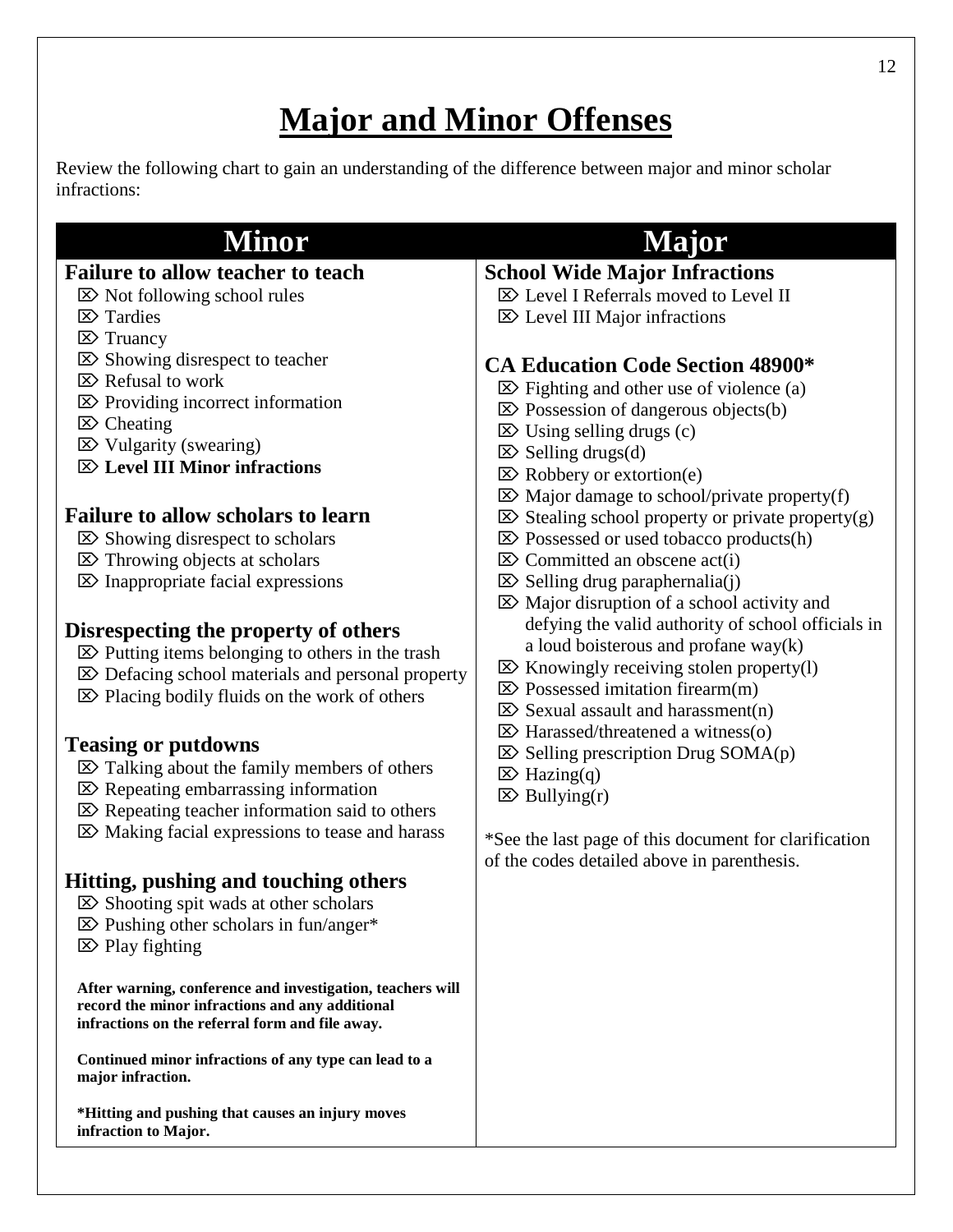# **Classroom Management**



Adapted From Doug Lemov: Teach Like a Champion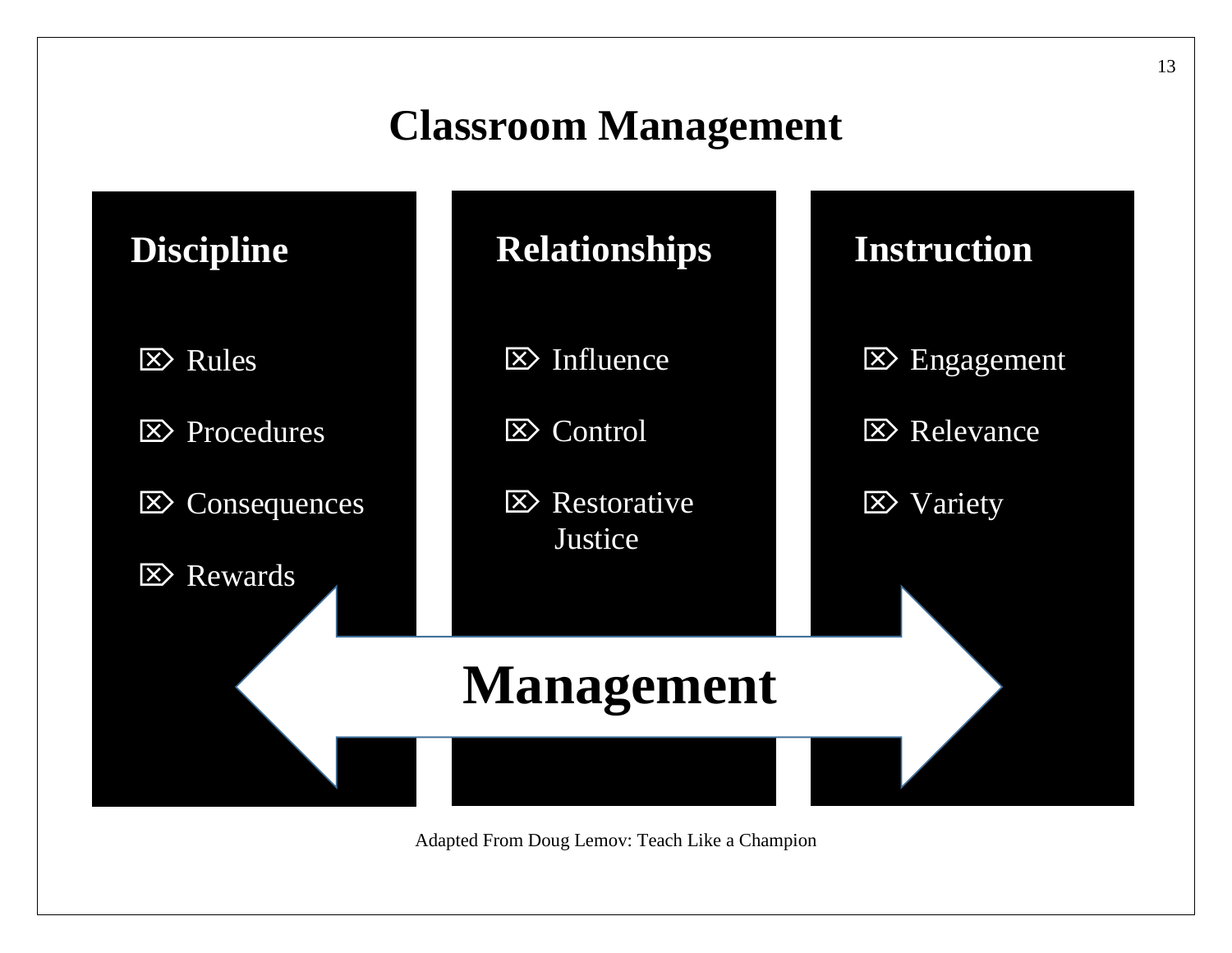## **Classroom Management**

## **Discipline**

## <span id="page-14-0"></span>**Process**

- 1. Teaching scholars how to live a Disciplined Life.
- 2. Administering consequences and punishments:
	- a. Rules,
	- b. Consequences,
	- c. Rewards.
- 3. If they are not doing what you asked- there is a good chance that you haven't taught them.

## **Relationships**

## **Control**

- 1. Causing someone to choose to do what you ask regardless of consequences.
- 2. Controlling merely involves asking in a way that makes scholars more likely to agree to do it.
- 3. Exerting control through the use of body language to demonstrate the necessity to get what teachers want done.
- 4. Controlling responsibly, allows the teacher to give scholars freedom in a progressive way.
- 5. Succeeding because teachers understand the power of language and relationships.
- 6. Asking firmly, confidently and respectfully lies in the power of the relationships.
- 7. Using appropriate Routines/Protocols/Procedures to put scholars in position to excell.

## **Influence**

- 1. Influencing scholars to want to internalize the things you suggest.
- 2. Getting scholars to believe in the necessity to behave because it is best for them.
- 3. Instilling in scholars the belief that all scholars can be successful and continually maximizing it.
- 4. Letting scholars assist in the development of class rules.

## **Engagement**

- 1. Maintaining scholar profile information to understand and know every learner.
- 2. Giving scholars variety and plenty to say yes to.
- 3. Getting scholars so involved that they forget about misbehaving.
- 4. Keeping scholars so positively engaged that they begin to believe that is the way they are supposed to be (they get comfortable being engaged).
- 5. Organizing interested and relational lessons to maximize scholar engagement.
- 6. Providing procedure driven learning structures to maximize scholar engagement:
	- a. Well planned and meaningful lessons,
	- b. Cooperative Learning,
	- c. Differentiated instruction,
	- d. Project Based Instruction.
- 7. Maintaining consistent enforcement of rules, expectations and rewards.
- 8. Building mutual respect and trust between teachers and scholars.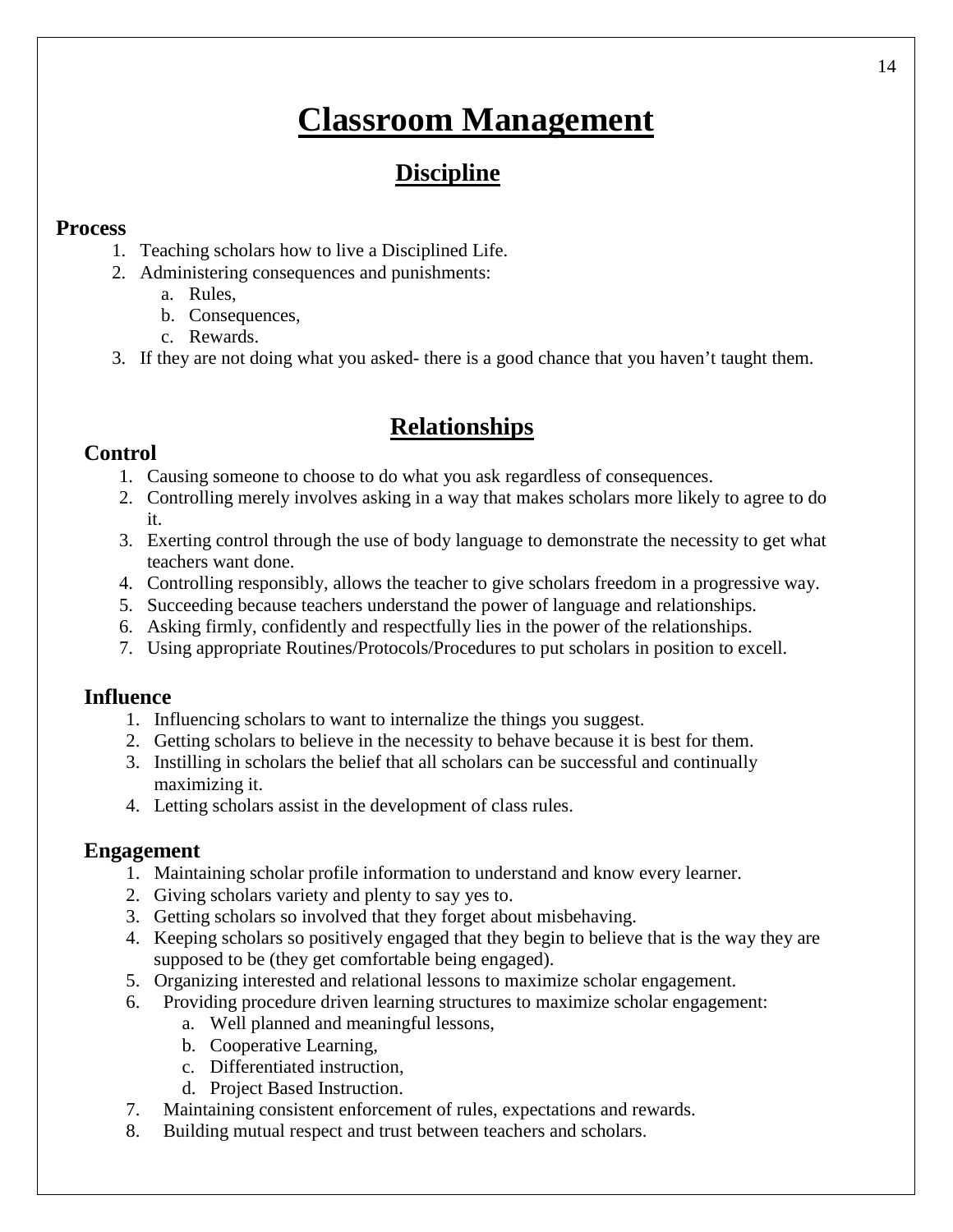## **Restorative Justice**

- 1. Handling school discipline and restoring victims to whole status:
	- a. scholars to be agents of change,
	- b. Integrate scholar support and assistance into the discipline process.
- 2. Providing restitution to victims and makes them whole again.
- 3. Developing intervention strategies to resolve campus problems.
- 4. Allowing victimizers to make up for their wrongs and regain whole scholar status.
- 5. Developing and scheduling regular Class Meetings to resolve scholar and class issues in a restorative fashion.

## **Management**

- 1. Disciplining is really management:
	- a. Managing time,
	- b. Using a variety of learning contracts,
	- c. Identifying ways scholars can get information besides from the teacher e.g.., (RICE), Ask Three Before Me,
	- d. Answer Sheets to make it easier to grade work,
	- e. Assigning class anchor assignments,
	- f. Use learning centers,
	- g. Post all directions,
	- h. Review classroom management strategies e.g., The Log Chart, Classroom Journal, Modeling, Group Leaders, Finished Work Tray/Box, Absent Folder, Study Buddy, Feedback Cards, Word Chart, "Home Base" Seats, Cueing (getting scholars attention), Note Taking (teacher notes on process), Other Strategies Developed by the Scholars
	- i. Other valuable protocols and routines.
- 2. Reinforcing behavior by using consequences and rewards.
- 3. Teaching scholars how to do things right.
- 4. Sustaining "management" without the use of the other principles is an impossibility.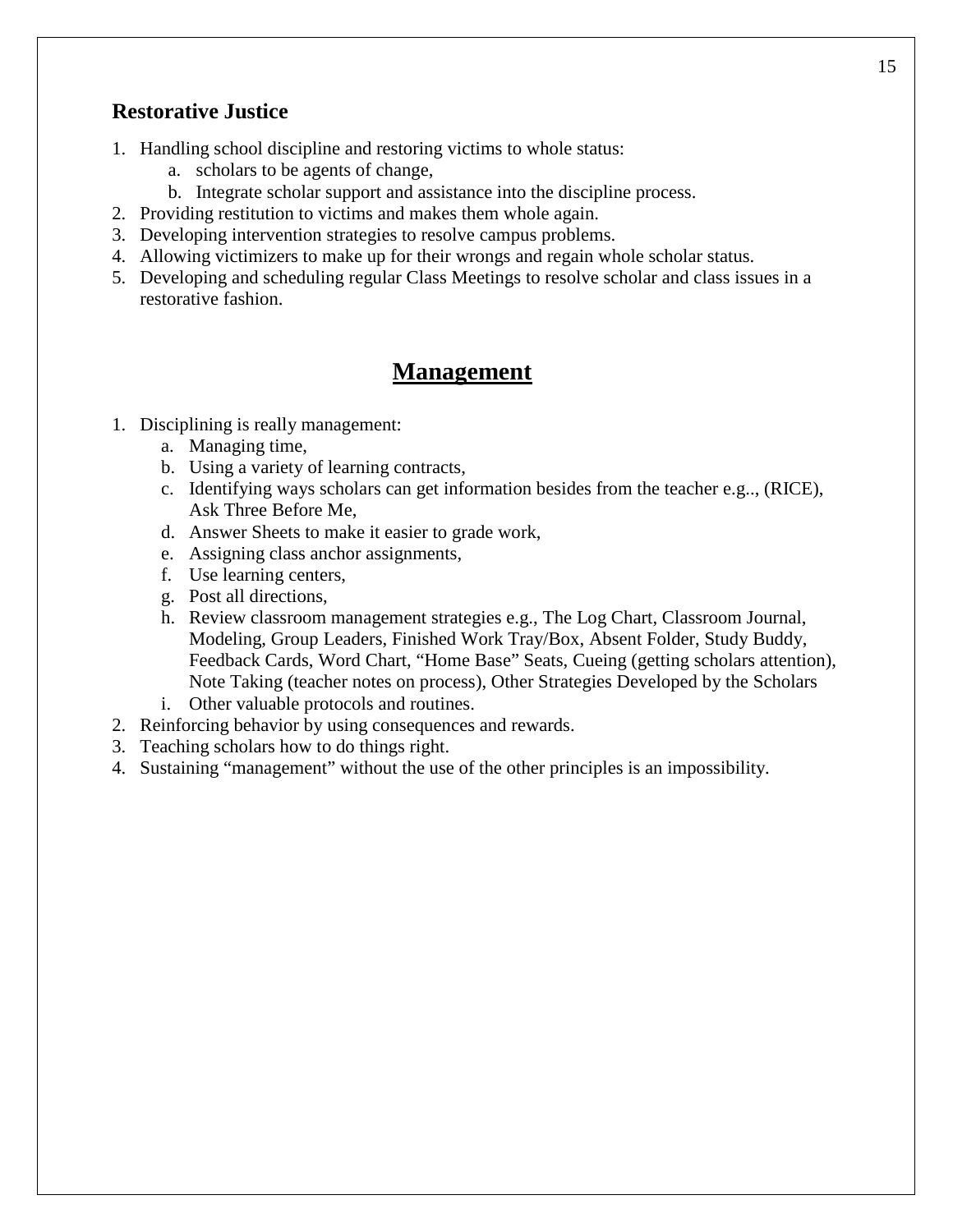## **Classroom Procedures**

<span id="page-16-0"></span>YPSA advocates a highly proactive approach to classroom and school wide management. YPSA believes that scholars should be taught instructional protocols or habits they should comport in order to get the maximum benefit of instruction. Too often teachers and/or schools that do not teach protocols spend exorbitant amounts of time interrupting instruction to handle disciplinary intrusions into the instructional process. The result is poorly delivered instruction, poor performance and frustrated scholars and teachers.

Please see the following list of classroom procedures:

- 1. Entering the classroom,
- 2. Dismissing at the end of the period or day,
- 3. Returning to class after an absence,
- 4. Arriving to class tardy,
- 5. Quieting a class,
- 6. Beginning of the period or day,
- 7. Asking for help,
- 8. Moving of scholars and papers,
- 9. Listening to/responding to questions,
- 10. Working cooperatively,
- 11. Changing groups,
- 12. Keeping a scholar notebook,
- 13. Finding directions for each assignment,
- 14. Collecting/returning scholar work,
- 15. Getting materials without disturbing others,
- 16. Handing out equipment at recess,
- 17. Moving about the room,
- 18. Going to the library/tech center,
- 19. Heading of papers,
- 20. Going to the restroom,
- 21. Scheduling Class Meetings,
- 22. Creating a new scholar orientation and buddy system.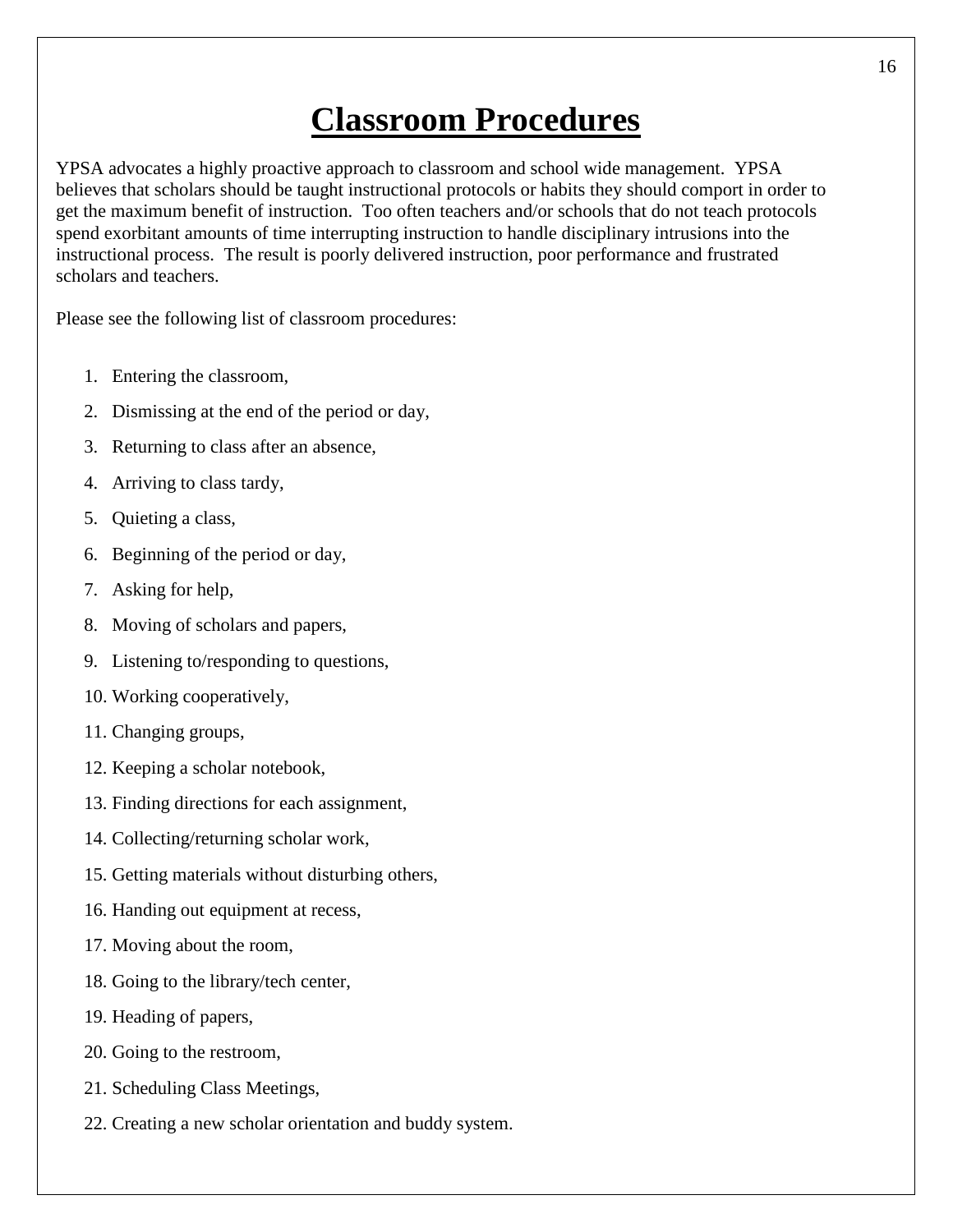## **School Wide Procedures**

## <span id="page-17-0"></span>**Campus Procedures**

- 1. Addressing adults,
- 2. Addressing scholars,
- 3. Walking and not running around the campus,
- 4. Entering the cafeteria, getting food and finding a seat,
- 5. Leaving the cafeteria,
- 6. Entering the recess area and deciding which game to participate in,
- 7. Leaving the recess area and returning to class,
- 8. Understanding what conversations are appropriate with others outside of the classroom and which ones are not appropriate,
- 9. Entering the office area to see the counselor, nurse, office staff or administration,
- 10. Allowing Restroom Visitations,
- 11. Handling tardies and truancies,
- 12. Leaving school.

## **Visitor Procedures**

- 1. Signing-in to receive the proper badge identifying who they are (no exceptions) and where they are visiting.
- 2. Notifying administration and yard duty when visitors are on campus in order to provide them support and assistance.
- 3. Limiting classroom and/or campus visitations unless visitors are volunteering or have prior staffulty permission.
- 4. Limiting conferences with staffulty during visits unless it is part of a scheduled meeting.
- 5. Working on campus or in classrooms requires a completed application, finger printing and the appropriate training.
- 6. Signing-out, returning badges is a school requirement.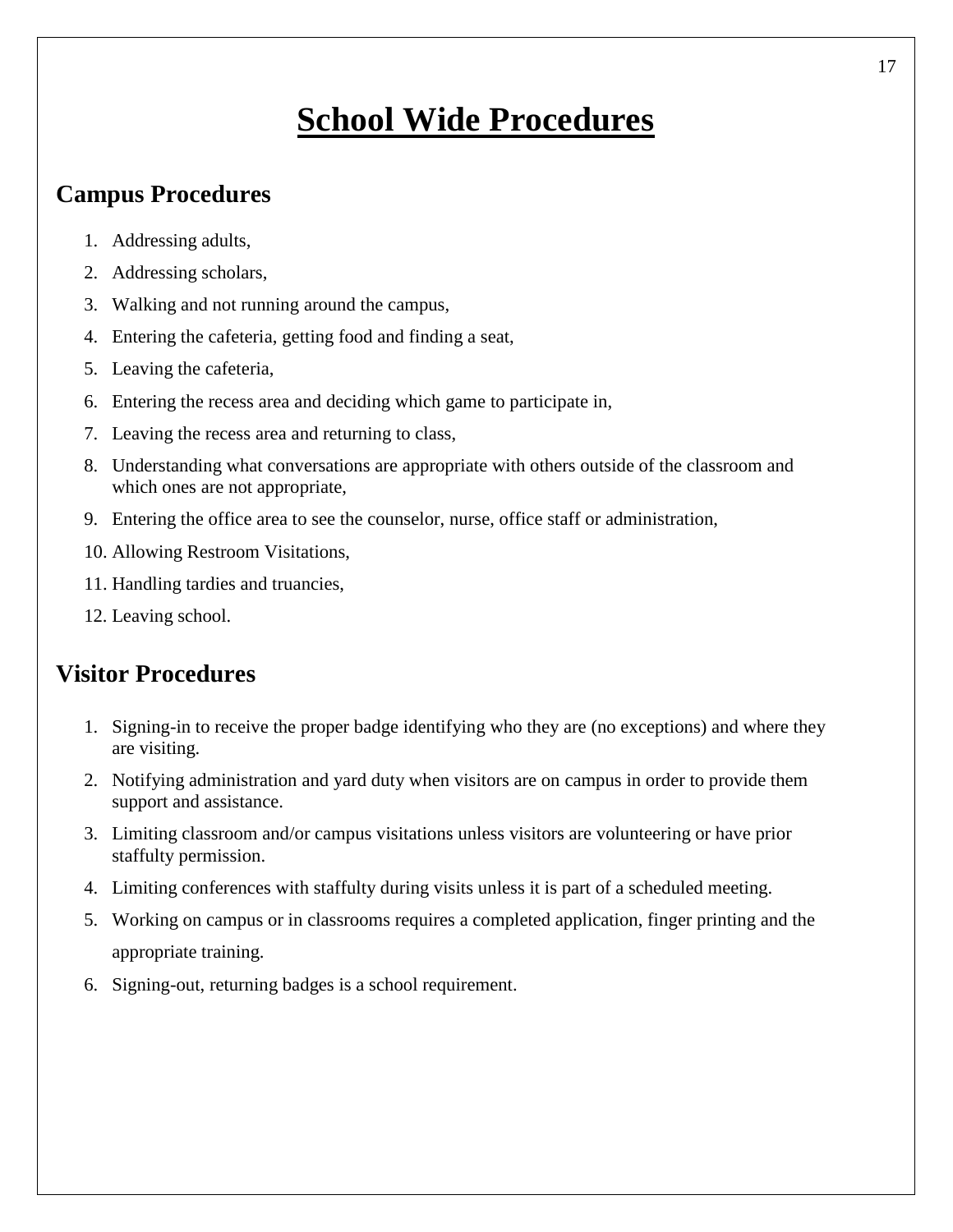## <span id="page-18-0"></span>**Disciplined Life and School Climate Assessment**

#### **How will the school assess the Disciplined Life and school climate?**

- 1. All behavioral interactions with scholars will be recorded in the form of a referral and copies forwarded to classroom teacher and site administrator.
- 2. Site administrator will analyze and assess information to prepare a report.
- 3. Site administrator will routinely observe scholar behavior on playgrounds, cafeteria, and in classrooms and issues scholar climate assessment report cards.
- 4. Attendance will also be tracked to see if there are parallels with discipline and an analysis will be developed.
- 5. Parent, teacher and scholar satisfaction surveys regarding discipline will be completed two times a year.
- 6. Teachers will maintain records of agendas outlining the kinds of issues the class discussed in their class meetings.
- 7. Teachers will log discipline conferences, phone calls, emails.
- 8. Topics related to discipline will be a routine agenda item for the site leadership team.
- 9. Copies of the discipline procedures and policies will be added to the staff handbook.
- 10. The scholar management system will be reviewed to determine how to integrate the scholar behavior data more effectively.
- 11. School administrator will identify professional development opportunities for staffulty to support and assist their efforts to maintain appropriate discipline in their classrooms and around the campus.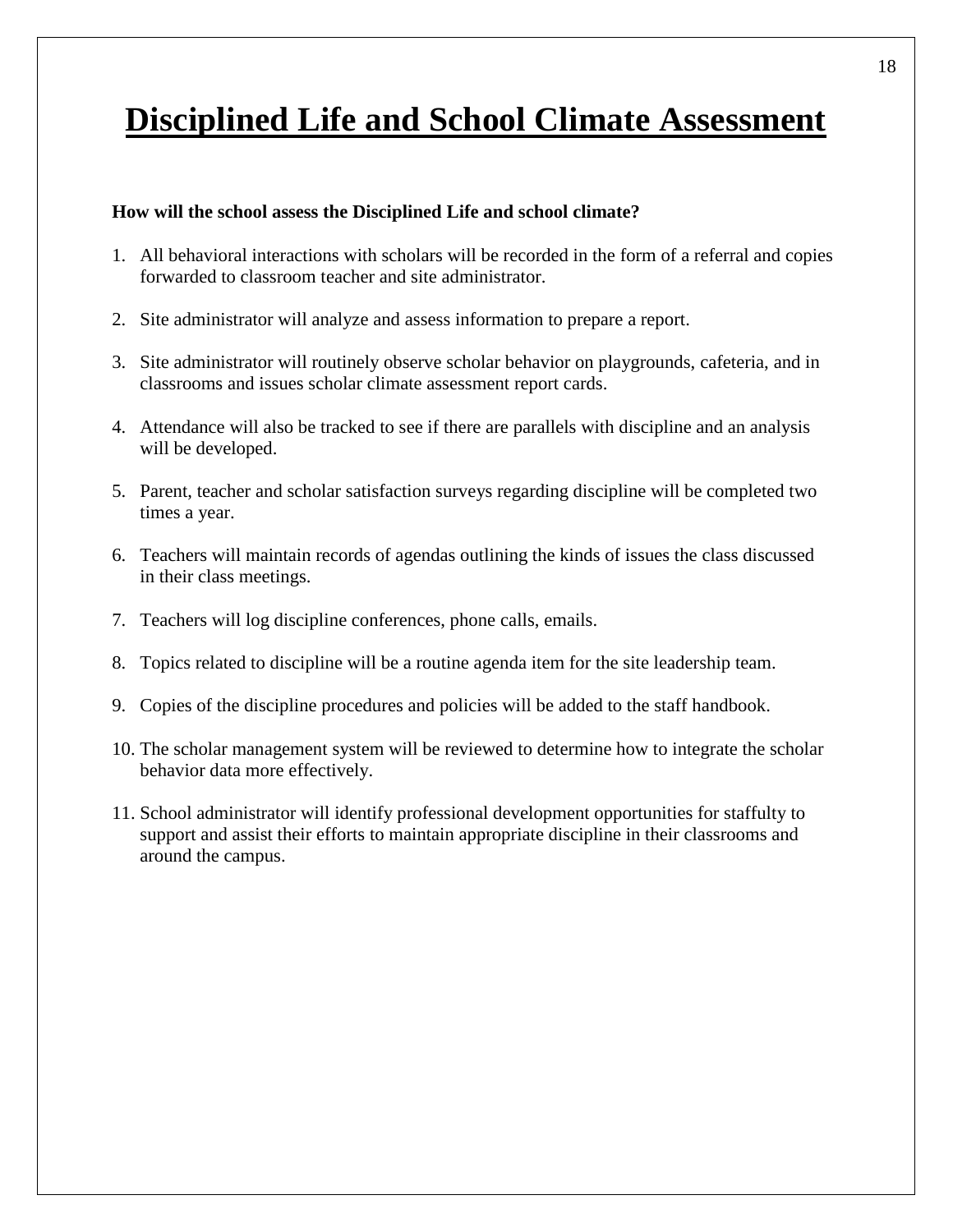## **Rewards and Incentives**

- <span id="page-19-0"></span>1. Teachers will receive monthly reviews of how their classrooms performed. Teachers can provide rewards and incentives to their scholars for appropriate conduct for the month.
- 2. Principal will review school data and issue a school wide report card. If the report card is at a certain level, then all scholars get a school-wide treat.
- 3. Scholar Award and Recognition Assembly that is gender, racial and ethnically equitable is to take place every trimester. The entire staffulty will make recommendations in a clearly defined process to include awards and recognition for excellent conduct, academics or best improved relative to conduct and/or academics.
- 4. The Award and Recognition Committee will plan, develop criteria, and schedule all ceremonies and assemblies for scholars and staffulty.
- 5. Teachers can use whatever systems they have in their classrooms to reward scholars. For example:
	- a. Verbal praise,
	- b. Monthly parties,
	- c. Individual awards,
	- d. Must do's and May do's (after work is completed scholars May do (teachers choice),
	- e. Add marbles to a jar when class is doing well and subtracting when the class is not. At the end of a week or unit scholars receive a reward based on the number of marbles still in the jar,
	- f. Most improved or scholar of the month displays.
- 6. Staffulty may be given a retreat to conduct school business in a more pleasing ambience.
- 7. The award and recognition committee will develop an assessment to determine future improvements and ways to involve more scholars and Staffulty.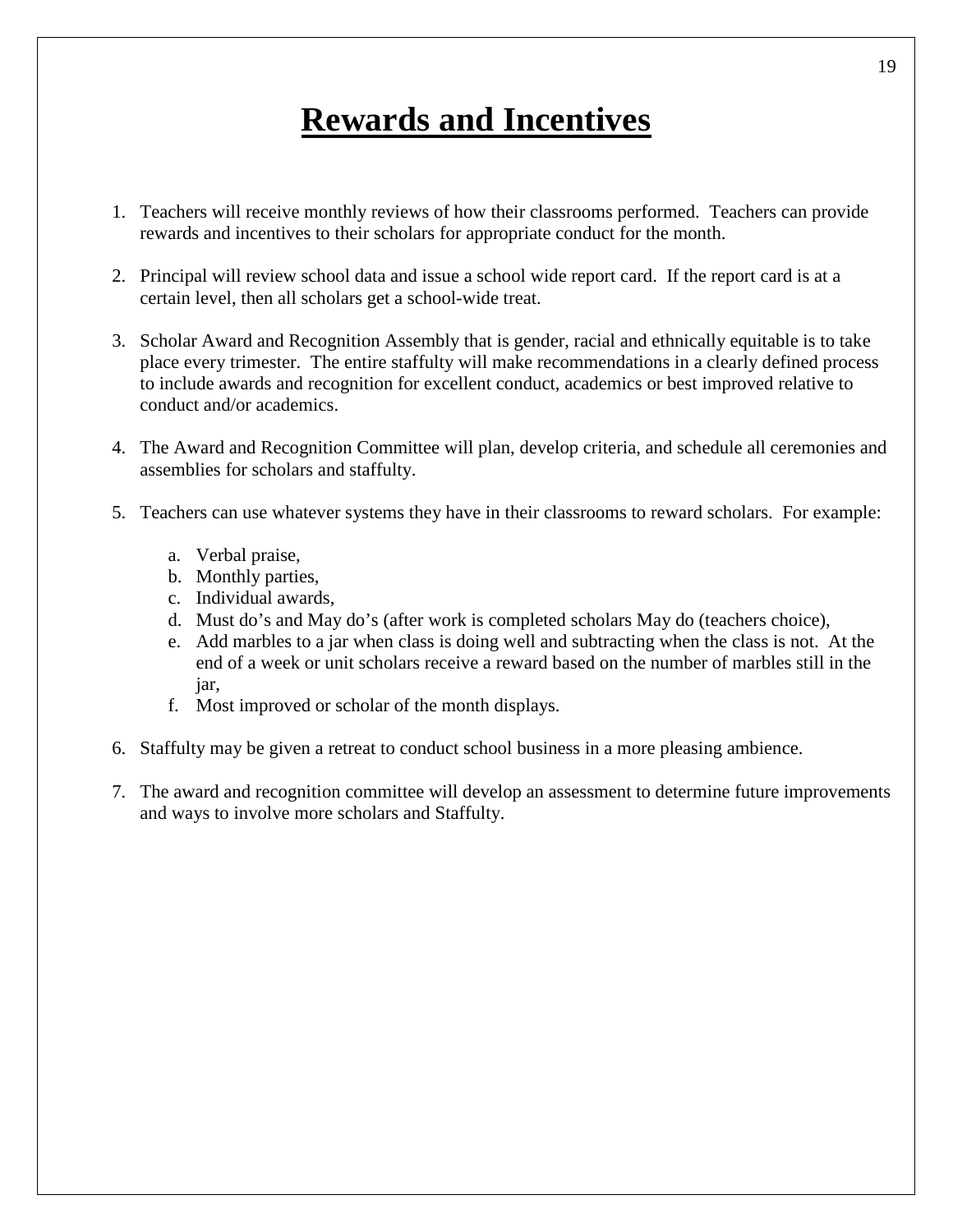## **Class Meetings**

<span id="page-20-0"></span>Class meetings are a wonderful way to get to know your scholars and for them to get to know each other. The topics are defined in advance and can be about what happened on the playground or in the cafeteria to what is going on in the classroom. Many teachers begin class meetings with discussions about real simple issues and build in complexity as the year progresses. Teachers generally start their meetings with all scholars sitting in a circle so that they can all see each other. Teachers teach scholars how to arrange their desk and/or chairs to accomplish the circle. Scholars work daily on accomplishing the building of the circle quickly easily, with very little noise.

Once the circle is complete the teacher goes over the agenda, makes sure all scholars are seated and actively listening. Next teachers select a scholar to begin the "say something nice about someone routine." Each scholar then gets an opportunity to say something nice about someone i.e., what they did recently, accomplished recently, or said recently. Scholars are taught once something is said about someone, the next speaker must choose someone else. After each scholar speaks the teacher than talks about nice things that other scholars did to insure that all scholars get something nice said about them.

The teacher next goes over the agenda items. If an item is a particular scholar's item that scholar will be asked to explain the issue. Let's say another scholar in the class called her a name. Using the following steps the teacher will ask the scholar how she felt. Next the teacher will ask the name caller why he/she called her a name. The class will be reminded that they don't have to like the scholars answer but have to accept how he/she felt:

- 1. Review what the scholar did. Make sure the scholar understands.
- 2. Listen to the scholar's feelings about what happen and accept them. They don't have to be right but they are his/her feelings.
- 3. Identify other choices that would have worked better
- 4. Reteach the rule and identify the life skills that were affected. Remember the grade level responsibility with the life skills.
- 5. Make sure the scholar knows they are being treated the same as other scholars.
- 6. Invoke the consequence that is part of your classroom structure. Do not deviate from the consequence already shared with scholars.
- 7. Make sure the scholar understands that you are disappointed that you have to give a consequence.
- 8. Provide the scholar a new expectation that he/she will improve in the future.

The class now works on how to make better choices. The class discusses the life skills and reteach the class rules. Collectively the scholars will determine a consequence and the affected scholar will be made to understand that the class is disappointed but they all have faith that the scholar will improve.

Class meetings can be regularly scheduled. For example Friday's are an excellent time to conduct the sessions. Scholars have a week to discover positive things to say and identify issues that they are really concerned about. The reality is that Class Meetings can be scheduled at any time. Teachers sometimes use them routinely to handle emergency situations. For an example: Two scholars had a disagreement that involved two other scholars. The teacher may want to use the above sequence to resolve this conflict before it escalates into violence.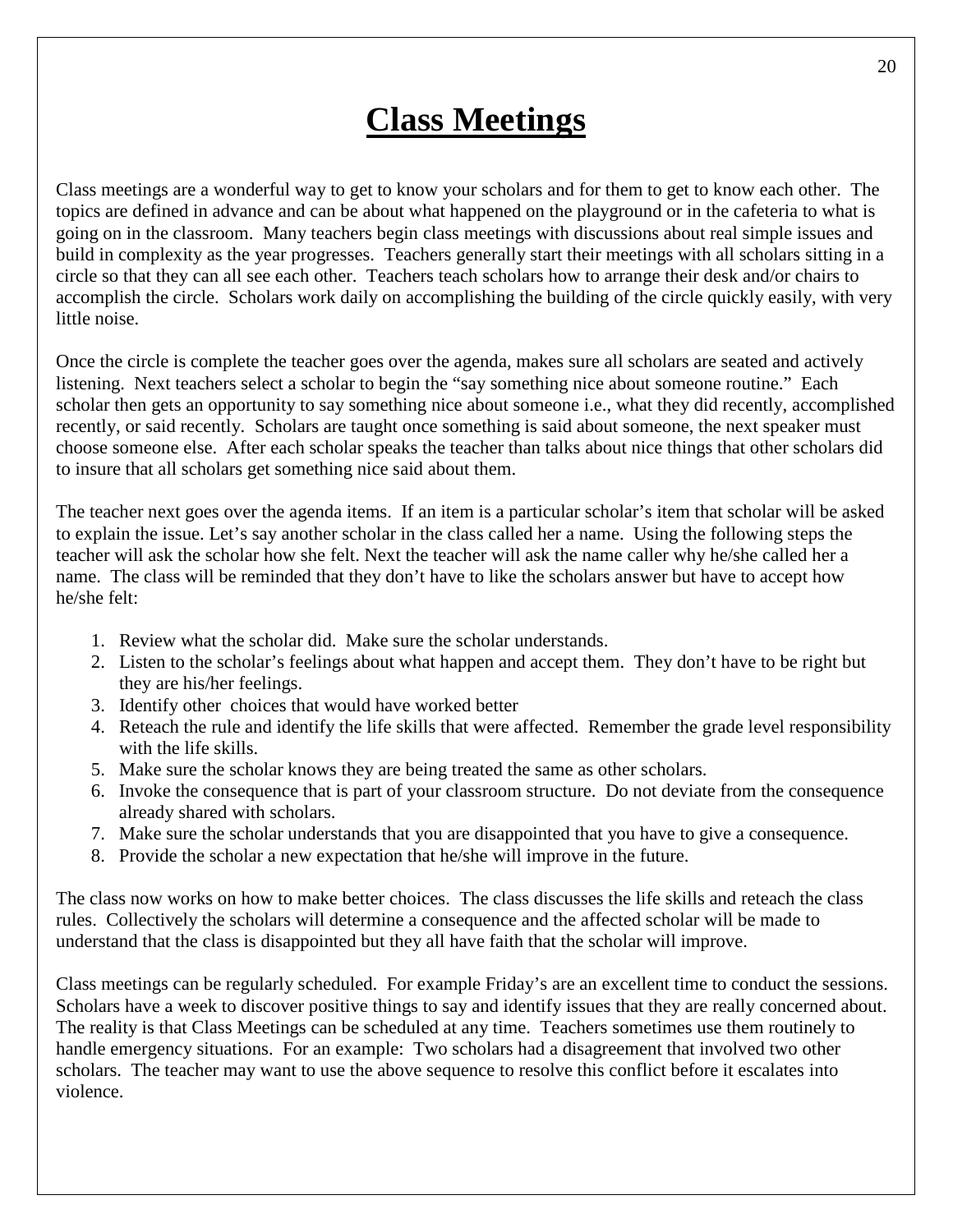## <span id="page-21-0"></span>**Things to Remember About Class Meetings**

- 1. Once started they should occur weekly. The same time must be scheduled to allow scholars at least a week to add topics to the agenda.
- 2. What the meetings look like on the kindergarten and first grade levels may look dramatically different at other levels. At the kinder and first grade levels teachers can practice the rudimentary ideas i.e., grouping, knowing everyone's name, presenting information, saying nice things about each other and problem solving some classroom issues. As scholars get older their involvement in class meetings should expand.
- 3. No topic will be discussed unless it is agendized.
- 4. Scholars will not be allowed to just vent because they can go on and on.
- 5. Classroom protocols for speaking, listening and voice levels will be in effect.
- 6. As scholars become familiar with the process the teacher can select a scholar to facilitate but should always maintain control of the meeting.
- 7. Teachers should identify a public place where the agenda items can be seen and reviewed by other scholars.
- 8. Scholars have to feel that the classroom is safe for their discussions.
- 9. All scholars will participate in developing solutions to issues that are revealed and providing restorative solutions to scholars who have been harmed.
- 10. All meetings must be agendized and filed away. Copies should be given to administration to see if there are common school-wide themes.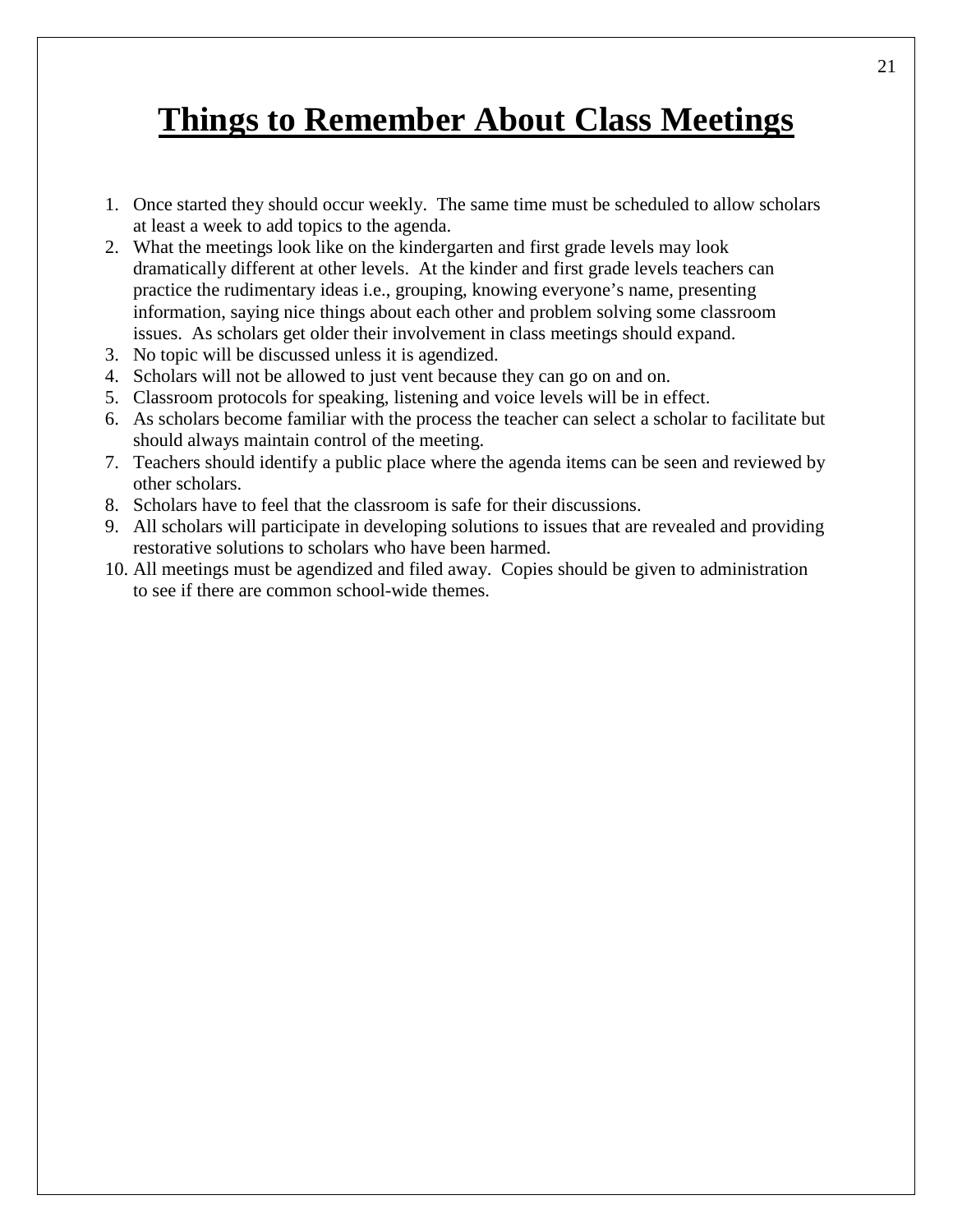## **California Education Code Section 48900**

<span id="page-22-0"></span>**48900. A pupil shall not be suspended from school or recommended for expulsion, unless the superintendent of the school district or the principal of the school in which the pupil is enrolled determines that the pupil has committed an act as defined pursuant to any of subdivisions (a) to (r), inclusive:**

| a            | 1. Caused, attempted to cause, or threatened to cause physical injury to another person.      |
|--------------|-----------------------------------------------------------------------------------------------|
|              |                                                                                               |
|              | Willfully used force or violence upon the person of another, except in self-defense.          |
| $\mathbf b$  | Possessed, sold, or otherwise furnished a firearm, knife, explosive, or other dangerous       |
|              | object unless school official gives written permission.                                       |
| $\mathbf c$  | Unlawfully possessed, used, sold, or otherwise furnished, or been under the influence of, a   |
|              | controlled substance.                                                                         |
| d            | Unlawfully offered, arranged, or negotiated to sell a controlled substance.                   |
| $\mathbf{e}$ | Committed or attempted to commit robbery or extortion.                                        |
| f            | Caused or attempted to cause damage to school property or private property.                   |
| g            | Stole or attempted to steal school property or private property.                              |
| $\mathbf h$  | Possessed or used tobacco, or products containing tobacco or nicotine products.               |
| $\mathbf{i}$ | Committed an obscene act or engaged in habitual profanity or vulgarity.                       |
| $\mathbf{j}$ | Unlawfully possessed or unlawfully offered, arranged, or negotiated to sell drug              |
|              | paraphernalia.                                                                                |
| $\bf k$      | Disrupted school activities or otherwise willfully defied the valid authority of supervisors, |
|              | teachers, administrators, school officials, or other school personnel engaged in the          |
|              | performance of their duties.                                                                  |
| $\mathbf{l}$ | Knowingly received stolen school property or private property.                                |
| $\mathbf{m}$ | Possessed an imitation firearm.                                                               |
| $\mathbf n$  |                                                                                               |
|              | Committed or attempted to commit a sexual assault.                                            |
| $\bf{0}$     | Harassed, threatened, or intimidated a witness.                                               |
|              | Unlawfully offered, arranged to sell, negotiated to sell, or sold the prescription drug Soma. |
| $\mathbf{p}$ | (Muscle relaxer that blocks pain sensations from the nerve to the brain)                      |
| $\mathbf{q}$ | Engaged in, or attempted to engage in, hazing.                                                |
| r            | Engaged in an act of bullying.                                                                |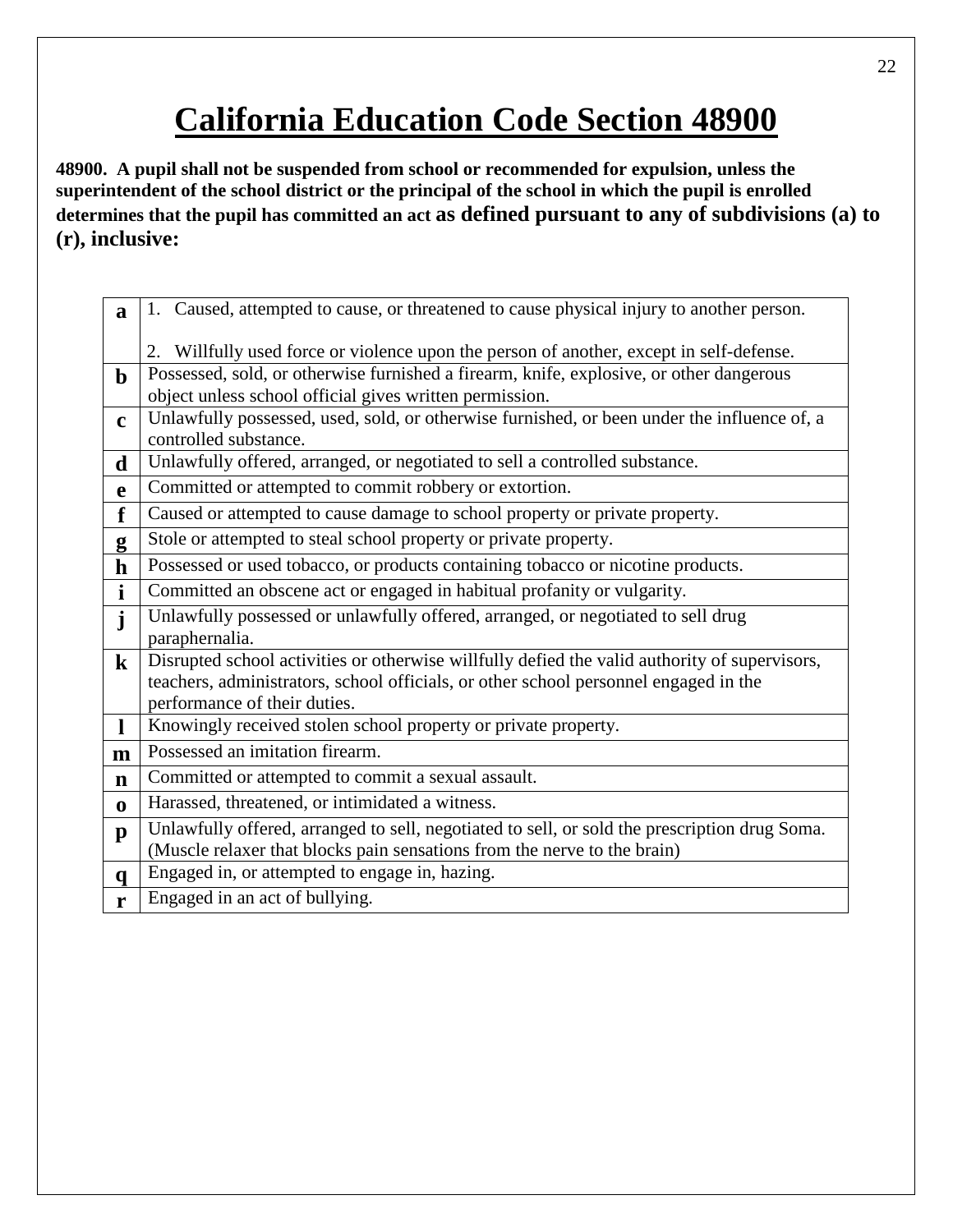## **Bullying Policy**

<span id="page-23-0"></span>Harassment or bullying is any gesture or written, verbal, graphic, physical or electronic act (i.e. including, but not limited to, internet, cell phone, personal digital assistant (PDA), or wireless hand held device) that is reasonably perceived as being motivated either by any actual or perceived characteristic, such as race; color; religion; ancestry; national origin; gender; sexual orientation; gender identity and expression; socioeconomic status; academic status; mental, physical, development or sensory disability or impairment; creed; political belief; age; linguistic or language differences; height; weight; marital status; parental status; or by any other distinguishing characteristic; or because of an association with a person who has or is perceived to have one or more of these characteristics. Such behavior is considered harassment or bullying whether it takes place on or off school property, at any school-sponsored function, in a school vehicle, or by scholars, family members or staff.

Scholars shall be assured that they need not endure, for any reason, any harassment which impairs the educational environment or a scholar's emotional well-being at school. Harassment involves unwelcome comments (written or spoken) or conduct which violates an individual's dignity, and/or creates an intimidating, hostile, degrading, humiliating or offensive environment.

### **Yav Pem Suab Academy adheres to the Sacramento City Unified School District Board Policy BP 5145.4 (48900 r) regarding bullying. Per this policy bullying is defined as:**

Aggressive behavior that involves an imbalance of real or perceived physical or psychological power among those involved. Typically, the behavior is repeated over time and includes the use of hurtful words and/or acts.

### **The Superintendent, and/or Principal may recommend suspension and/or expulsion for bullying behaviors.**

Indicators of bullying behavior at Yev Pem Suab Academy include, but are not necessarily limited to the following:

- **Verbal:** Hurtful name-calling, teasing, gossiping, making threats, making rude noises or spreading hurtful rumors
- **Nonverbal:** Posturing, making gang signs, leering, staring, stalking, destroying property, using graffiti or graphic images or exhibiting inappropriate and/or threatening gestures or actions.
- **Physical:** Hitting, punching, pushing, shoving, poking, kicking, tripping, strangling, hair-pulling, fighting, beating, biting, spitting, or destroying property.
- **Emotional (Psychological):** Rejecting, terrorizing, extorting, defaming, intimidating, humiliating, blackmailing, manipulating friendships, isolating, ostracizing, using peer pressure, or rating or ranking personal characteristics.
- **Cyber-Bullying:** Sending insulting or threatening messages by phone, e-mail, Web sites, or any other electronic or written communication.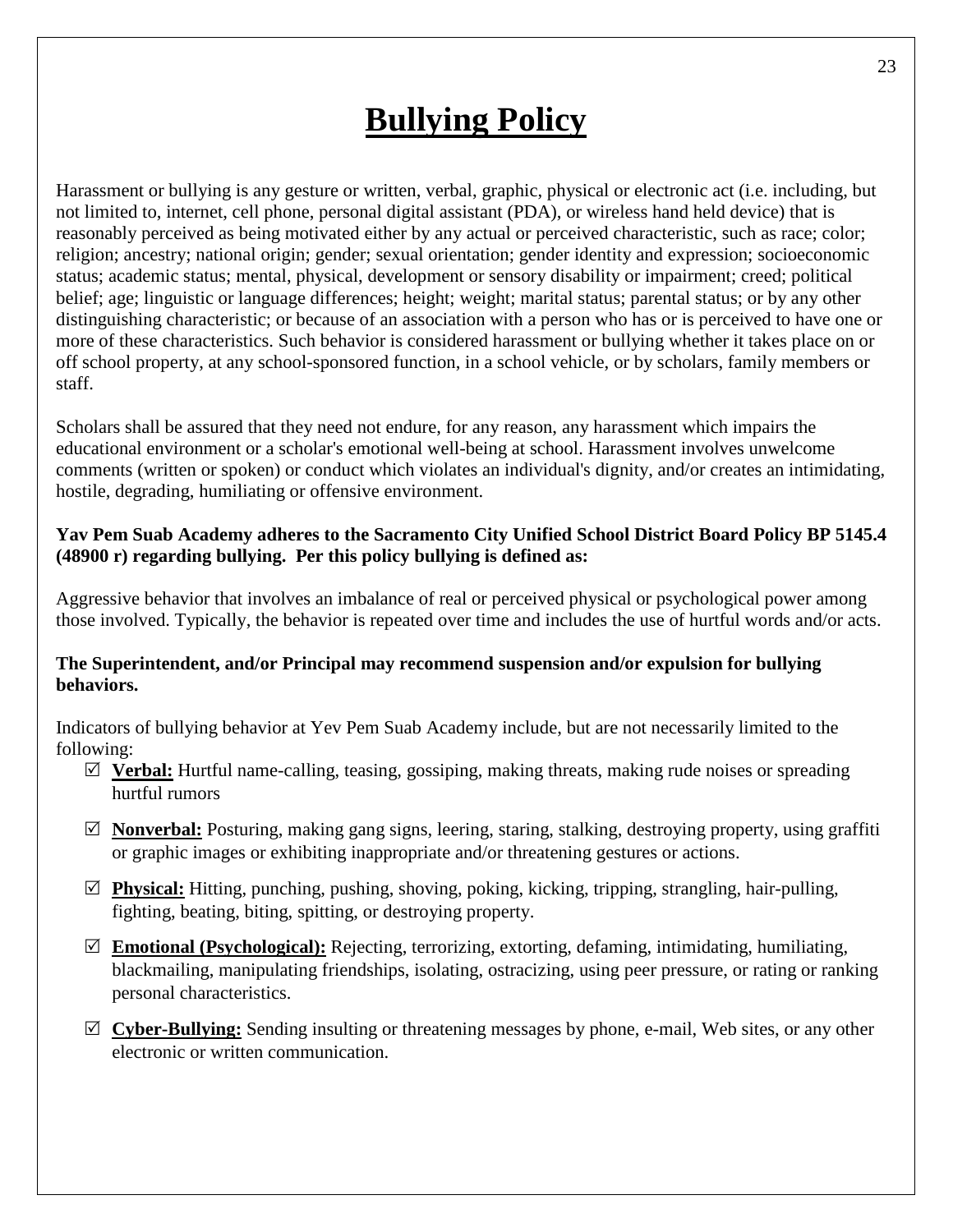## **Suspension and Expulsion Procedures**

<span id="page-24-0"></span>Governing Law: The procedures by which pupils can be suspended or expelled— California Education Code Section 47605 (b)(5)(J)

### **A. Grounds for Suspension and Expulsion of Scholars**

A scholar may be suspended or expelled for prohibited misconduct if the act is related to school activity or school attendance occurring at the School or at any other school or a School sponsored event at anytime including but not limited to: a) while on school grounds; b) while going to or coming from school; c) during the lunch period, whether on or off the school campus; d) during, going to, or coming from a school-sponsored activity.

#### **B. Enumerated Offenses**

**Scholars may be suspended or expelled for any of the following acts outlined on page 23 of the Disciplined Life and Positive School Climate Plan.**

#### **C. Suspension Procedure**

### **Suspensions shall be initiated according to the following procedures:**

#### **Conference**

Suspension shall be preceded, if possible, by a conference conducted by the Principal or the Principal's designee with the scholar and his or her parent and, whenever practical, the teacher, supervisor or school employee who referred the scholar to the Principal. The conference may be omitted if the Principal or designee determines that an emergency situation exists. An "emergency situation" involves a clear and present danger to the lives, safety or health of scholars or school personnel. If a scholar is suspended without this conference, both the parent/guardian and scholar shall be notified of the scholar's right to return to school for the purpose of a conference. At the conference, the pupil shall be informed of the reason for the disciplinary action and the evidence against him or her and shall be given the opportunity to present his or her version and evidence in his or her defense.

This conference shall be held within two school days, unless the pupil waives this right or is physically unable to attend for any reason including, but not limited to, incarceration or hospitalization.

No penalties may be imposed on a pupil for failure of the pupil's parent or guardian to attend a conference with school officials. Reinstatement of the suspended pupil shall not be contingent upon attendance by the pupil's parent or guardian at the conference.

### Notice to Parents/Guardians

At the time of the suspension, an administrator or designee shall make a reasonable effort to contact the parent/guardian by telephone or in person. Whenever a scholar is suspended, the parent/guardian shall be notified in writing of the suspension and the date of return following suspension. This notice shall state the specific offense committed by the scholar. In addition, the notice may also state the date and time when the scholar may return to school. If school officials wish to ask the parent/guardian to confer regarding matters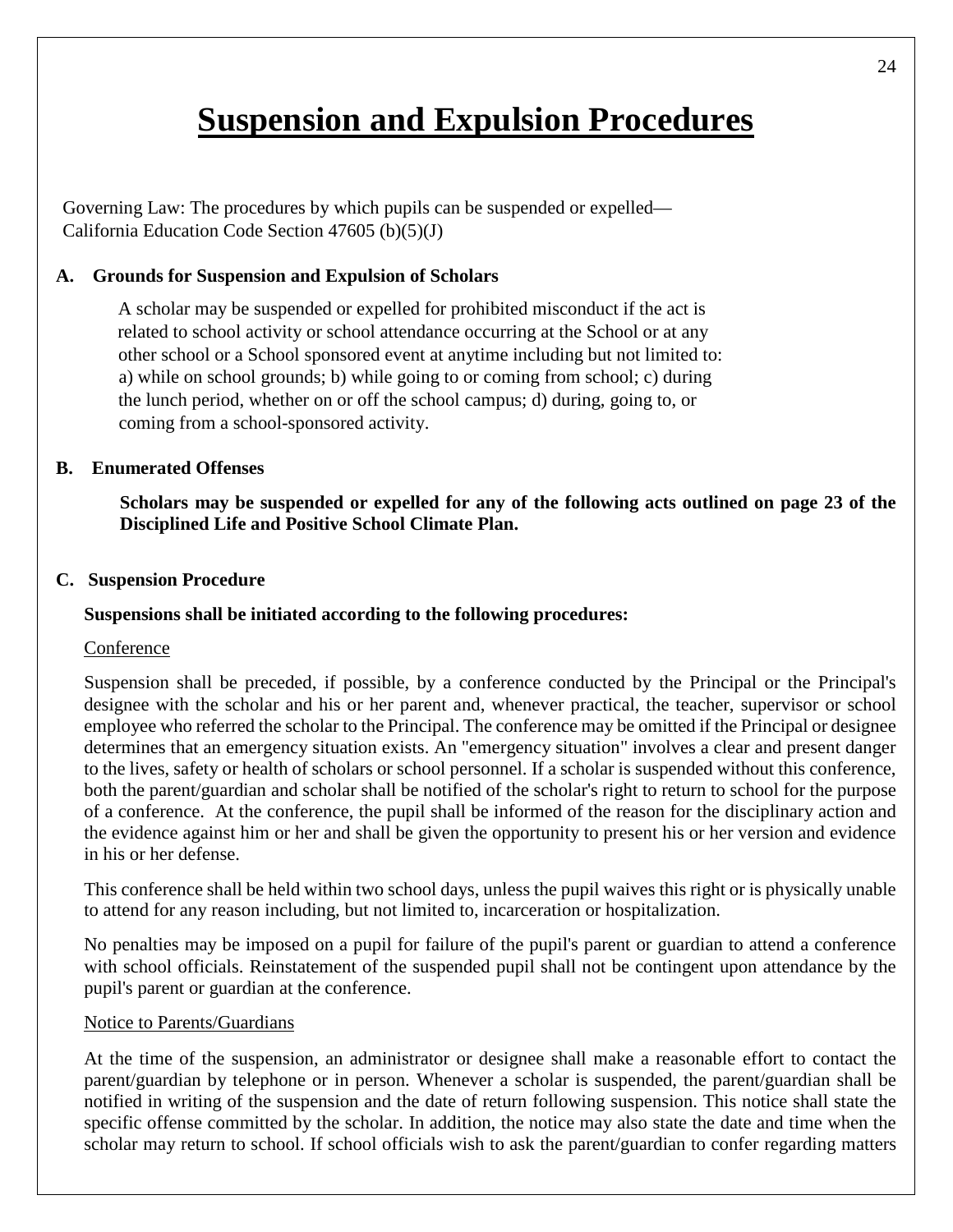pertinent to the suspension, the notice may request that the parent guardian respond to such requests without delay.

Suspension Time Limits/Recommendation for Placement/Expulsion

Suspensions, when not including a recommendation for expulsion, shall not exceed five (5) consecutive school days per suspension.

Upon a recommendation of Placement/Expulsion by the Principal or Principal's designee, the pupil and the pupil's guardian or representative will be invited to a conference to determine if the suspension for the pupil should be extended pending an expulsion hearing. This determination will be made by the Principal or designee upon either of the following determinations: 1) the pupil's presence will be disruptive to the education process; or 2) the pupil poses a threat or danger to others. Upon either determination, the pupil's suspension will be extended pending the results of an expulsion hearing.

### **D. Authority to Ex**pel

A scholar may be expelled either by the Board following a hearing before it or by the Board upon the recommendation of an Administrative Panel to be assigned by the Board as needed. The Administrative Panel should consist of at least three members who are certificated and neither a teacher of the pupil or a Board member of the School's governing board. The Administrative Panel may recommend expulsion of any scholar found to have committed an expellable offense.

### **E. Expulsion Procedures**

Scholars recommended for expulsion are entitled to a hearing to determine whether the scholar should be expelled. Unless postponed for good cause, the hearing shall be held within thirty (30) school days after the Principal or designee determines that the Pupil has committed an expellable offense.

In the event an administrative panel hears the case, it will make a recommendation to the Board for a final decision whether to expel. The hearing shall be held in closed session unless the pupil makes a written request for a public hearing three (3) days prior to the hearing.

Written notice of the hearing shall be forwarded to the scholar and the scholar's parent/guardian at least ten (10) calendar days before the date of the hearing. Upon mailing the notice, it shall be deemed served upon the pupil. The notice shall include:

- 1. The date and place of the expulsion hearing;
- 2. A statement of the specific facts, charges and offenses upon which the proposed expulsion is based;
- 3. A copy of the School's disciplinary rules, that relate to the alleged violation;
- 4. Notification of the scholar's or parent/guardian's obligation to provide information about the scholar's status at the school to any other school district or school to which the scholar seeks enrollment;
- 5. The opportunity for the scholar or the scholar's parent/guardian to appear in person or to employ and be represented by counsel or a non-attorney advisor;
- 6. The right to inspect and obtain copies of all documents to be used at the hearing;
- 7. The opportunity to confront and question all witnesses who testify at the hearing;
- 8. The opportunity to question all evidence presented and to present oral and documentary evidence on the scholar's behalf including witnesses.

## **Special Procedures for Expulsion Hearings Involving Sexual Assault or Battery**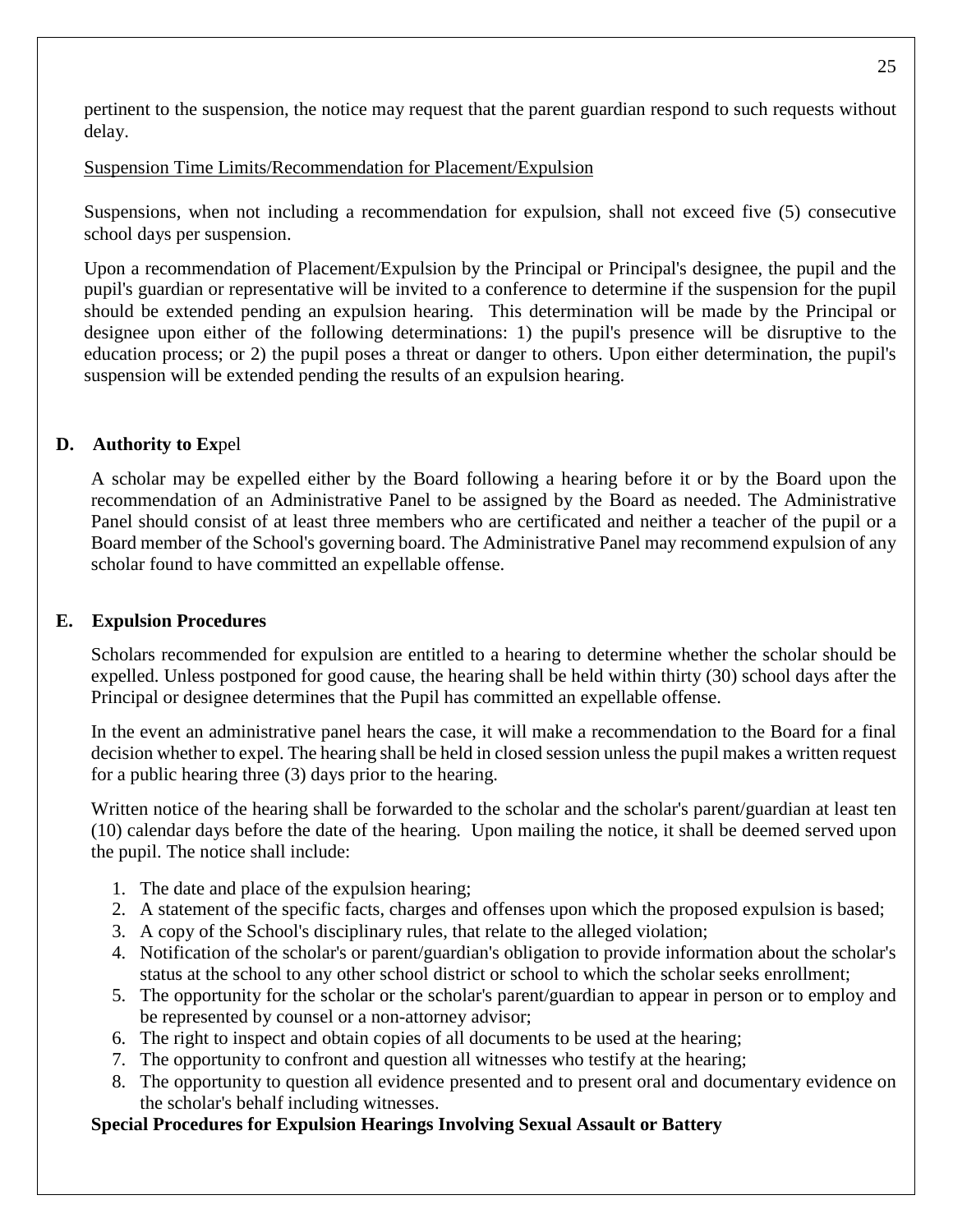The School may, upon a finding of good cause, determine that the disclosure of either the identity of the witness or the testimony of that witness at the hearing, or both, would subject the witness to an unreasonable risk of psychological or physical harm. Upon this determination, the testimony of the witness may be presented at the hearing in the form of sworn declarations which shall be examined only by the School, Panel Chair or the hearing officer in the expulsion. Copies of these sworn declarations, edited to delete the name and identity of the witness, shall be made available to the pupil.

- 1. The complaining witness in any sexual assault or battery case must be provided with a copy of the applicable disciplinary rules and advised of his/her right to (a) receive five days' notice of his/her scheduled testimony, (b) have up to two (2) adult support persons of his/her choosing present in the hearing at the time he/she testifies, which may include a parent, guardian, or legal counsel, and (c) elect to have the hearing closed while testifying.
- 2. The School must also provide the victim a room separate from the hearing room for the complaining witness' use prior to and during breaks in testimony.
- 3. At the discretion of the person or panel conducting the hearing, the complaining witness shall be allowed periods of relief from examination and cross-examination during which he or she may leave the hearing room.
- 4. The person conducting the expulsion hearing may also arrange the seating within the hearing room to facilitate a less intimidating environment for the complaining witness.
- 5. The person conducting the expulsion hearing may also limit time for taking the testimony of the complaining witness to the hours he/she is normally in school, if there is no good cause to take the testimony during other hours.
- 6. Prior to a complaining witness testifying, the support persons must be admonished that the hearing is confidential. Nothing in the law precludes the person presiding over the hearing from removing a support person whom the presiding person finds is disrupting the hearing. The person conducting the hearing may permit any one of the support persons for the complaining witness to accompany him or her to the witness stand.
- 7. If one or both of the support persons is also a witness, the School must present evidence that the witness' presence is both desired by the witness and will be helpful to the School. The person presiding over the hearing shall permit the witness to stay unless it is established that there is a substantial risk that the testimony of the complaining witness would be influenced by the support person, in which case the presiding official shall admonish the support person or persons not to prompt, sway, or influence the witness in any way. Nothing shall preclude the presiding officer from exercising his or her discretion to remove a person from the hearing whom he or she believes is prompting, swaying, or influencing the witness.
- 8. The testimony of the support person shall be presented before the testimony of the complaining witness and the complaining witness shall be excluded from the courtroom during that testimony.
- 9. Especially for charges involving sexual assault or battery, if the hearing is to be conducted in the public at the request of the pupil being expelled, the complaining witness shall have the right to have his/her testimony heard in a closed session when testifying at a public meeting would threaten serious psychological harm to the complaining witness and there are no alternative procedures to avoid the threatened harm. The alternative procedures may include videotaped depositions or contemporaneous examination in another place communicated to the hearing room by means of closed-circuit television.
- 10. Evidence of specific instances of a complaining witness' prior sexual conduct is presumed inadmissible and shall not be heard absent a determination by the person conducting the hearing that extraordinary circumstances exist requiring the evidence be heard. Before such a determination regarding extraordinary circumstance can be made, the witness shall be provided notice and an opportunity to present opposition to the introduction of the evidence. In the hearing on the admissibility of the evidence, the complaining witness shall be entitled to be represented by a parent, legal counsel, or other support person. Reputation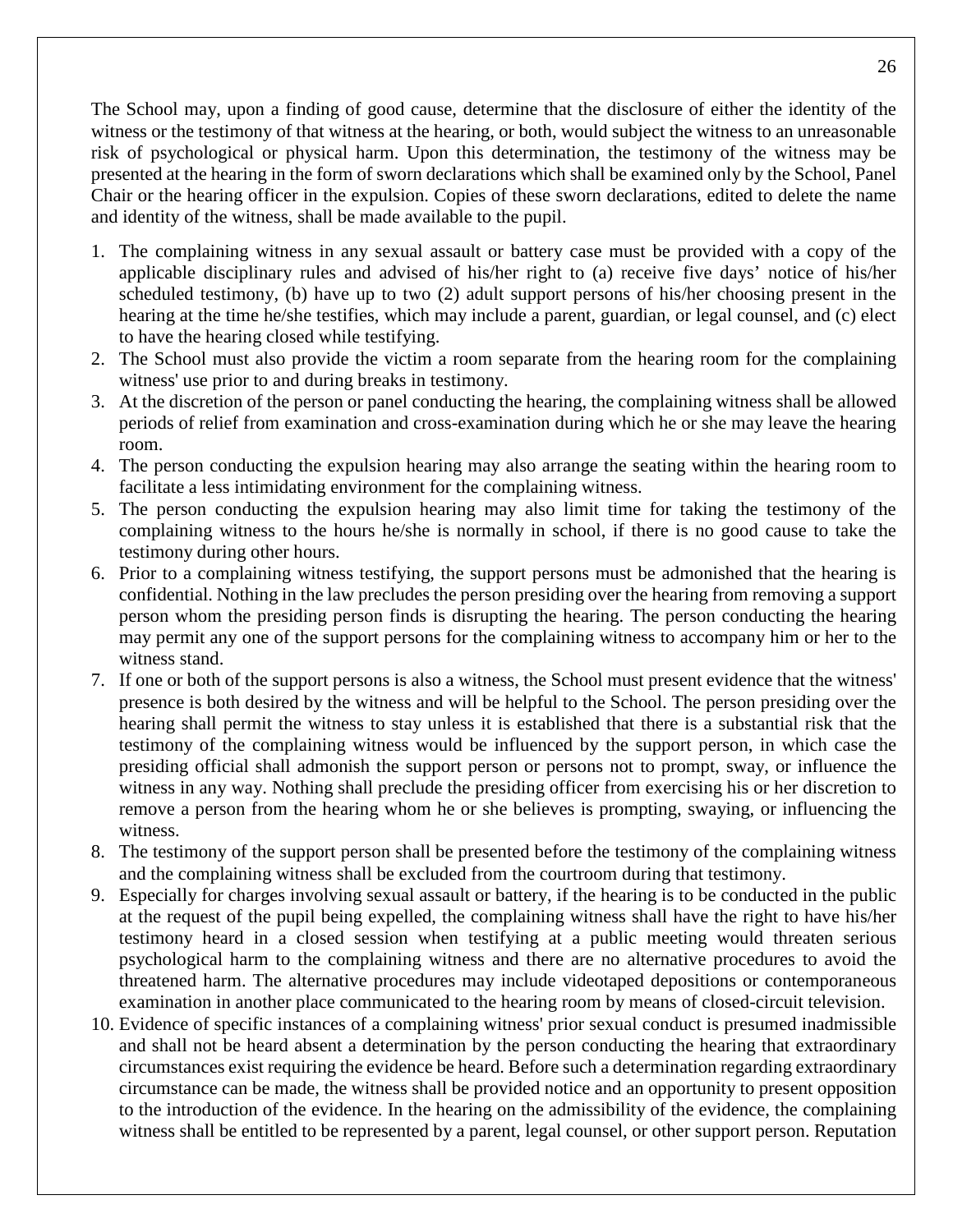or opinion evidence regarding the sexual behavior of the complaining witness is not admissible for any purpose.

### **G. Scholars with Disabilities**

A pupil identified as an individual with disabilities or for whom the Charter School has a basis of knowledge of a suspected disability pursuant to the Individuals with Disabilities Education Improvement Act ("IDEIA") or who is qualified for services under Section 504 of the Rehabilitation Act of 1973 ("Section 504") is subject to the same grounds for disciplinary action, including suspension and expulsion, and is accorded the same due process procedures applicable to regular education pupils except when federal and state law mandates additional or different procedures, the Charter School will follow the IDEIA, Section 504, and all applicable federal and state laws when imposing any form of discipline on a pupil identified as an individual with disabilities or for whom the Charter School has a basis of knowledge of a suspected disability or who is otherwise qualified for such services or protections in according due process to such pupils.

### **H. Zero Tolerance Policy**

The Charter School must recommend expulsion to the UCSC Board for the following behaviors, even though the scholar may have no prior discipline history.

- 1. Possession, selling or otherwise furnishing a firearm, except in instances where the scholar obtained prior written permission to possess the firearm.
- 2. Brandishing a knife at another person.
- 3. Unlawfully selling a controlled substance.
- 4. Committing or attempting to commit a sexual assault.
- 5. Possession of an explosive.

In addition to the Principal's recommendation for expulsion in all of the above areas, local law enforcement agencies will be notified and the scholar will be responsible to the adult or juvenile justice system for their actions.

### **I. Record of Hearing**

A record of the hearing shall be made and may be maintained by any means, including electronic recording, as long as a reasonably accurate and complete written transcription of the proceedings can be made.

#### **J. Presentation of Evidence**

While technical rules of evidence do not apply to expulsion hearings, evidence may be admitted and used as proof only if it is the kind of evidence on which reasonable persons can rely in the conduct of serious affairs. A recommendation by the Administrative Panel to expel must he supported by substantial evidence that the scholar committed an expellable offense.

Findings of fact shall be based solely on the evidence at the hearing. While hearsay evidence is admissible, no decision to expel shall be based solely on hearsay and sworn declarations may be admitted as testimony from witnesses of whom the Board, Panel or designee determines that disclosure of their identity or testimony at the hearing may subject them to an unreasonable risk of physical or psychological harm.

If, due to a written request by the expelled pupil, the hearing is held at a public meeting, and the charge is committing or attempting to commit a sexual assault or committing a sexual battery as defined in Education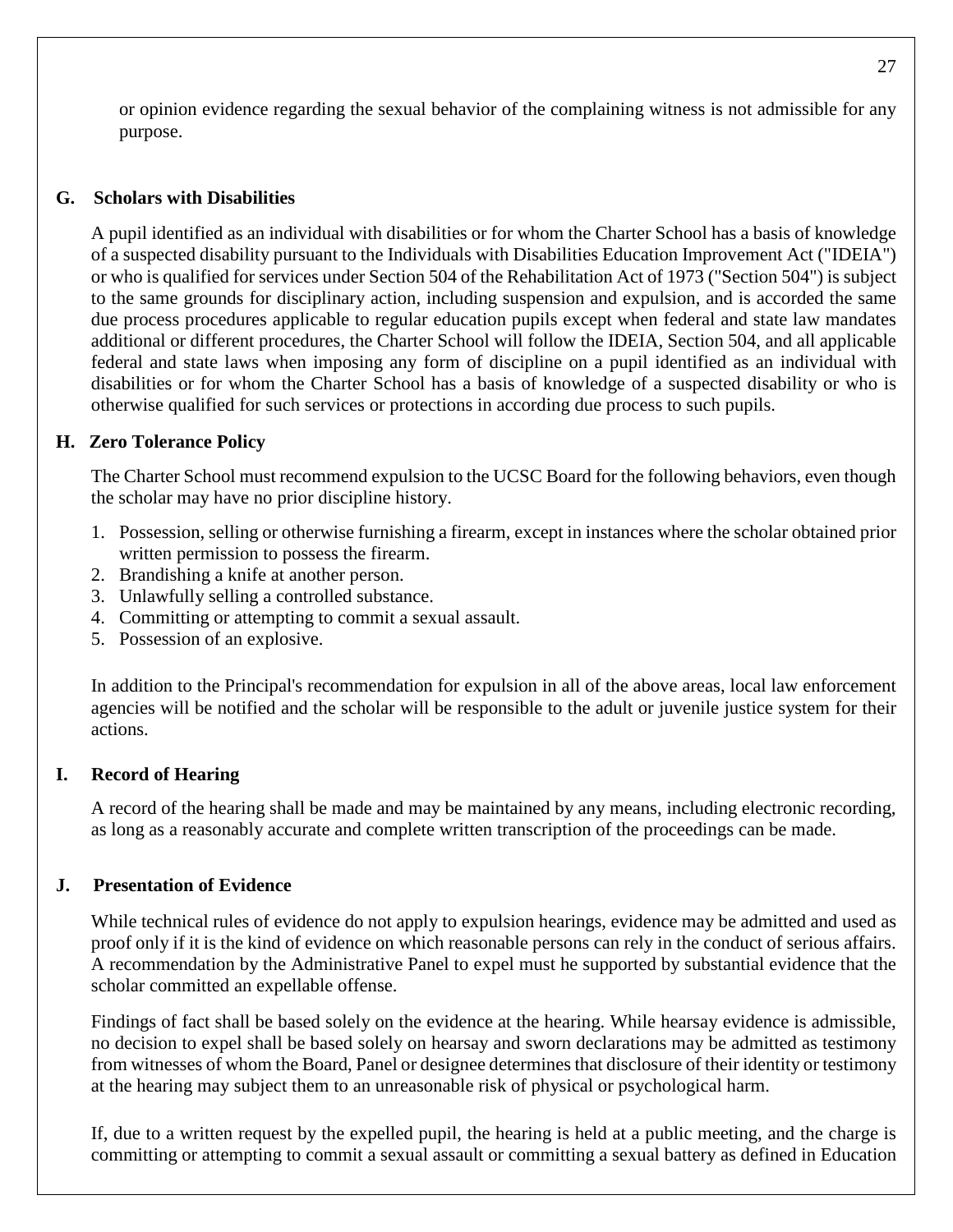Code Section 48900, a complaining witness shall have the right to have his or her testimony heard in a session closed to the public.

The decision of the Administrative Panel shall be in the form of written findings of fact and a written recommendation to the Board who will make a final determination regarding the expulsion. The final decision by the Board shall be made within ten (10) school days following the conclusion of the hearing. The Decision of the Board is final.

If the expulsion hearing panel decides not to recommend expulsion, the pupil shall immediately be returned to his/her educational program.

### **K. Written Notice to Expel**

The Principal or designee following a decision of the Board to expel shall send written notice of the decision to expel, including the Board's adopted findings of fact, to the scholar or parent/guardian. This notice shall also include the following:

- Notice of the specific offense committed by the scholar
- Notice of the scholar's or parent/guardian's obligation to inform any new district in which the scholar seeks to enroll of the scholar's status with the School.
- The Principal or designee shall send a copy of the written notice of the decision to expel to the District.
- This notice shall include the following:
- The scholar's name
- The specific expellable offense committed by the scholar

The Board's decision to expel shall be final.

#### **L. Disciplinary Records**

The School shall maintain records of all scholar suspensions and expulsions at the School. Such records shall be made available to the chartering District upon request.

#### **M. Expelled Pupils/Alternative Education**

Pupils who are expelled shall be responsible for seeking alternative education programs including, but not limited to, programs within the County or their school district of residence.

### **N. Rehabilitation Plans**

Scholars who are expelled from the School shall be given a rehabilitation plan upon expulsion as developed by the Board at the time of the expulsion order, which may include, but is not limited to, periodic review as well as assessment at the time of review for readmission. The rehabilitation plan should include a date not later than one year from the date of expulsion when the pupil may reapply to the School for readmission.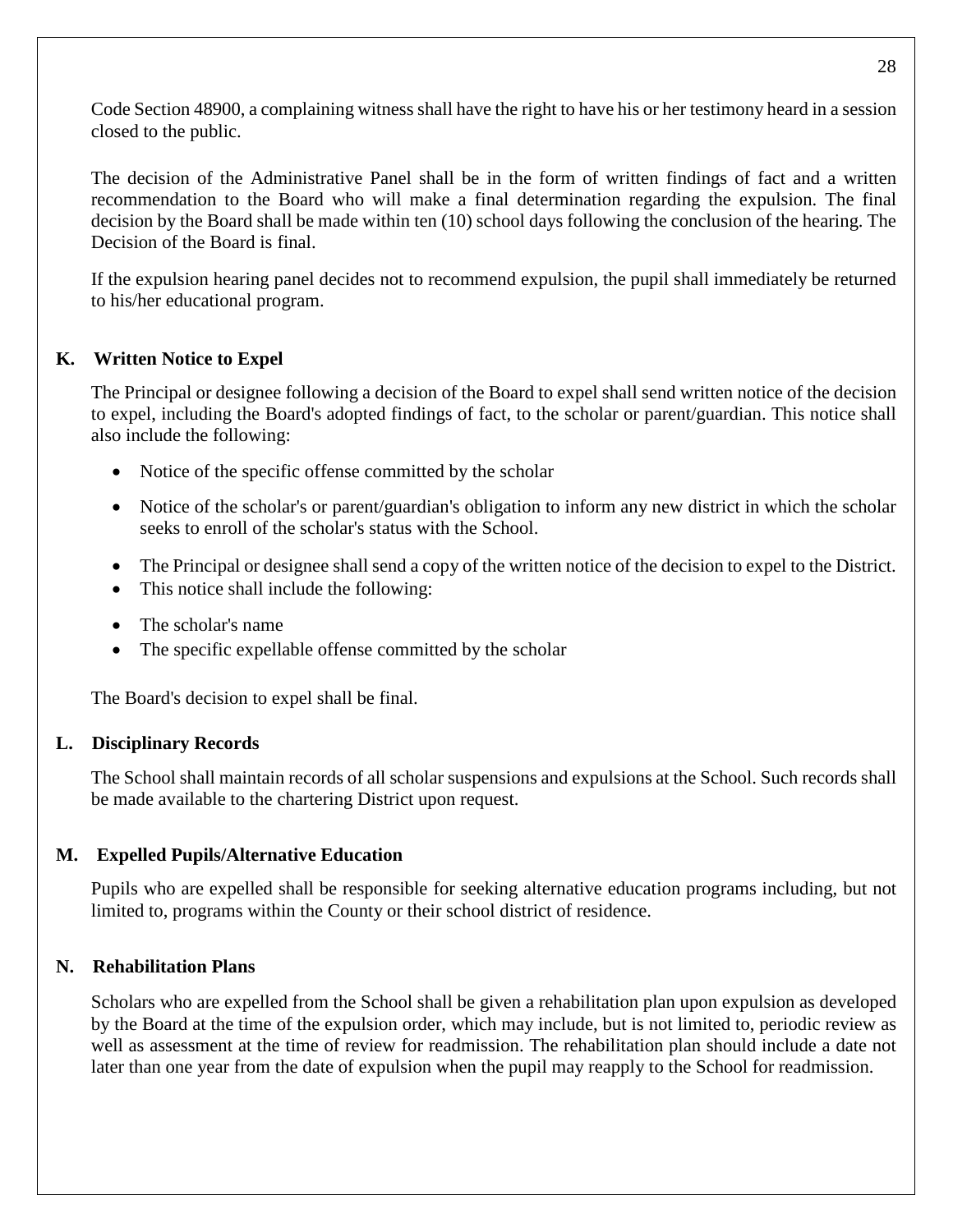#### **0. Readmission**

The decision to readmit a pupil or to admit a previously expelled pupil from another school district or charter school shall be in the sole discretion of the Board following a meeting with the Principal and the pupil and guardian or representative to determine whether the pupil has successfully completed the rehabilitation plan and to determine whether the pupil poses a threat to others or will be disruptive to the school environment. The Principal shall make a recommendation to the Board following the meeting regarding his or her determination. The pupil's readmission is also contingent upon the School's capacity at the time the scholar seeks readmission.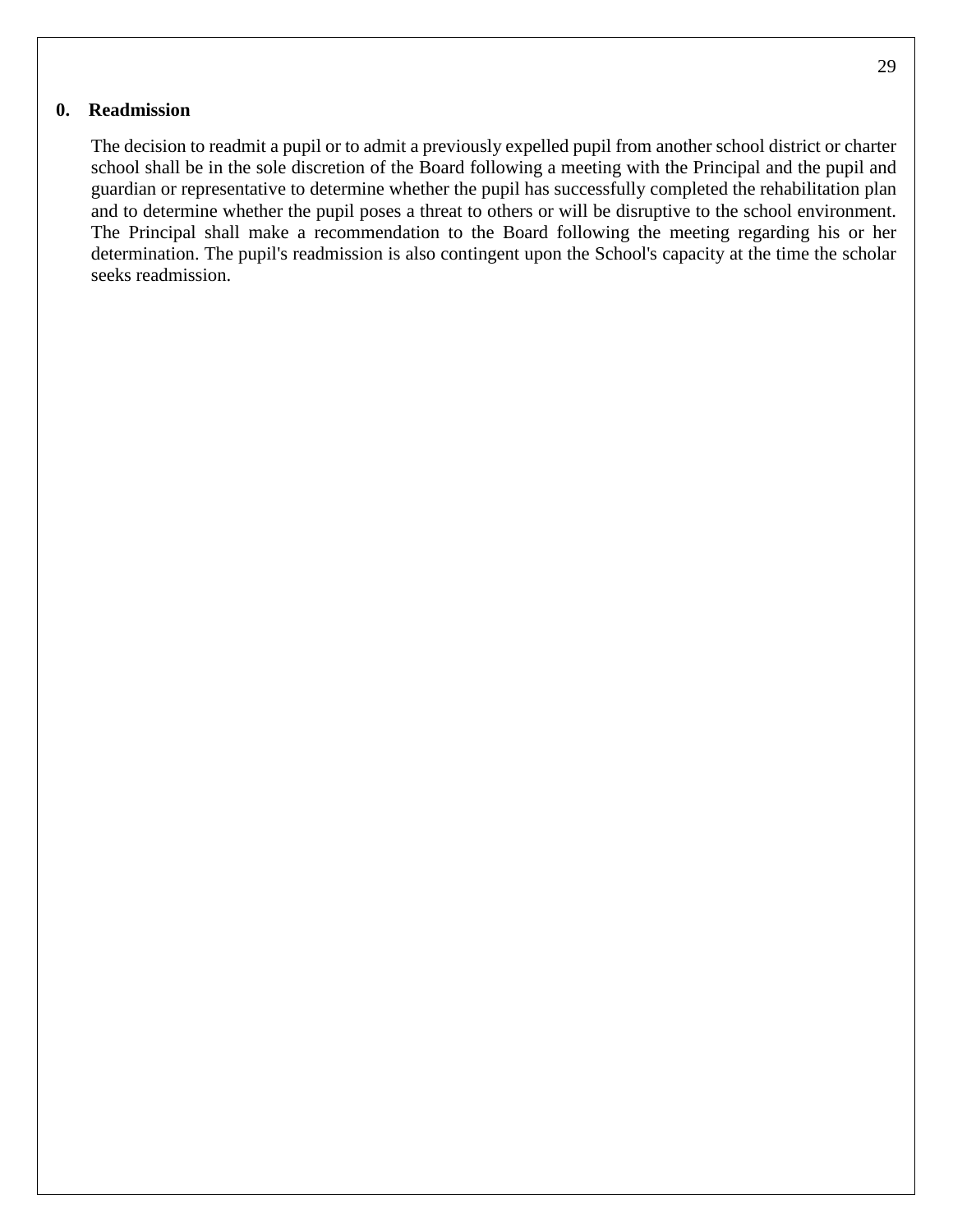# <span id="page-30-0"></span>**New Laws to Help Fix School Discipline and School Climate**

## <span id="page-30-1"></span>**Enacted in 2012**

**AB 1729** - Requires that **other means of correction be used prior to** "in-school suspension" in addition to out-of-school suspension. Provides a comprehensive list of what is included as "other means of correction," including parent conference meetings, positive behavior interventions and supports, and Restorative Justice.

**AB 1909** – Ensures that social workers and attorneys who represent a foster youth know of pending discretionary school removals for scholars with special needs, meetings for which an extended suspension and expulsion is contemplated, and expulsions for all scholars, and are invited to the key meetings/hearings regarding such removals, and can offer services and supports and tools to assist the scholars. Includes legislative intent language to help ensure that education rights holders are invited to all school discipline meetings.

**AB 2537** – Gives additional discretion to administrators **not to expel in certain circumstances** and makes it clear that possession of an imitation firearms or medication for personal use are NOT zero tolerance, mandatory offenses.

**AB 2616** – Aligns truancy laws with best practices by giving school districts more discretion in determining whether a pupil is truant and whether a truant youth should be referred to the Juvenile Court. Reduces court fine for truancy and prioritizes the creation of a school attendance plan with the scholar and parent over a referral to police.

**SB 1088** – Facilitates the speedy reenrollment of youth who have had contact with juvenile justice system. Prohibits schools from denying reenrollment and effectuating an "off the record" expulsion.

## **Enacted in 2013**

**AB 97** – Establishes the **Local Control Funding Formula** to target resources to districts with the highestneed scholars and increase local discretion over funding decisions. Requires every district and county office of education to develop three-year Local Control and Accountability Plans, updated annually, which provides how they plan to address eight state priority areas, including school climate. In connection with school climate, they must specify goals and actions related to suspension and expulsion rates.

**AB 549** – **Encourages schools in their required comprehensive school safety plans** to include clear guidelines for the roles and responsibilities of mental health professionals, community intervention professionals, school counselors, school resource officers, and police officers on school campus, if the school district uses these people. The guidelines may include primary strategies to create and maintain a positive school climate, promote school safety, and increase pupil achievement, and prioritize mental health and intervention services, restorative and transformative justice programs, and positive behavior interventions and support.